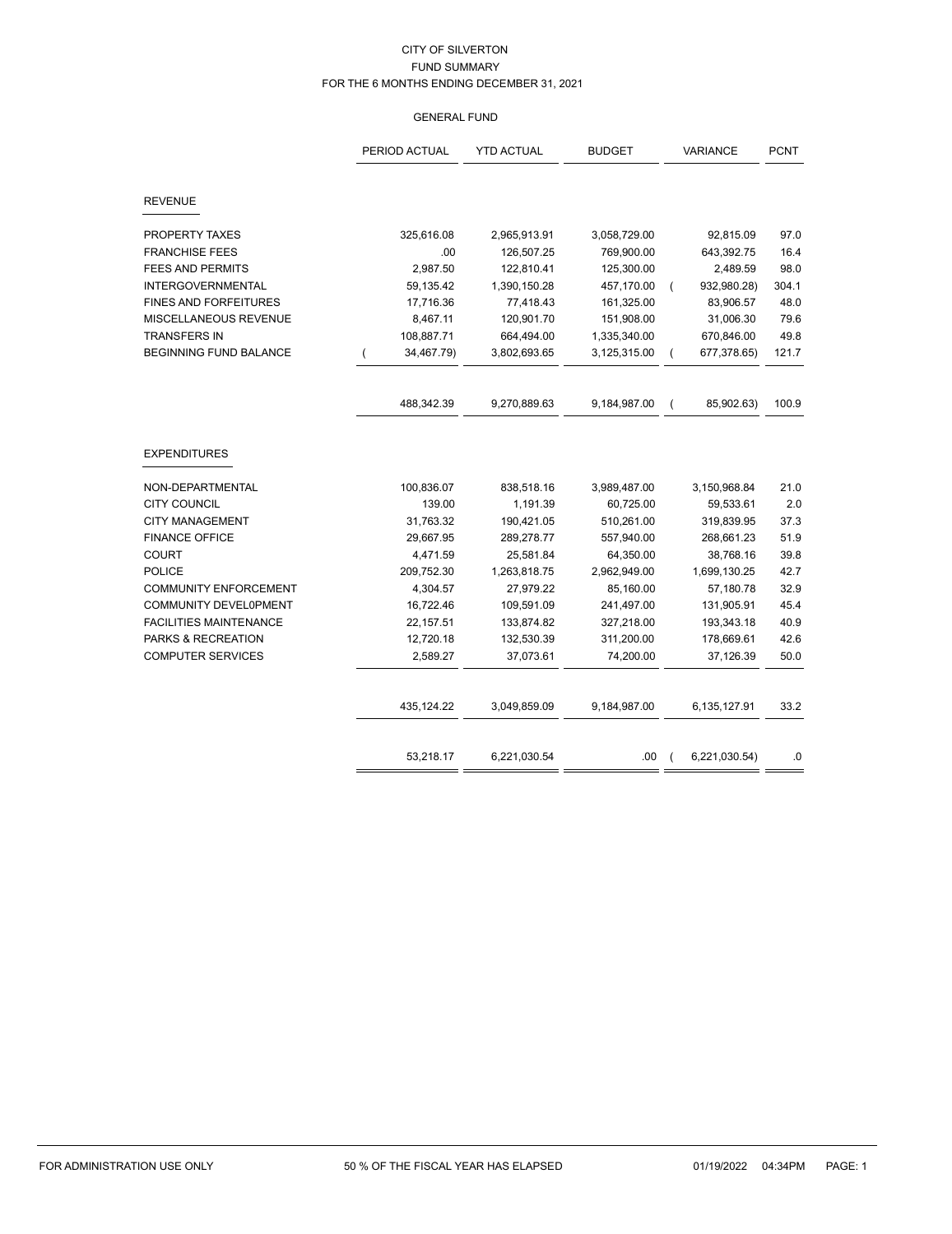# ELECTRICAL INSPECTIONS FUND

|                               | PERIOD ACTUAL | <b>YTD ACTUAL</b> | <b>BUDGET</b> | VARIANCE  | <b>PCNT</b> |
|-------------------------------|---------------|-------------------|---------------|-----------|-------------|
| <b>REVENUE</b>                |               |                   |               |           |             |
| <b>FEES AND PERMITS</b>       | 1,339.22      | 13,377.09         | 50,300.00     | 36,922.91 | 26.6        |
| MISCELLANEOUS REVENUE         | .00           | 1.60              | 50.00         | 48.40     | 3.2         |
| <b>BEGINNING FUND BALANCE</b> | 34.00         | .22               | 3,845.00      | 3,844.78  | .0          |
|                               | 1,373.22      | 13,378.91         | 54,195.00     | 40,816.09 | 24.7        |
| <b>EXPENDITURES</b>           |               |                   |               |           |             |
| <b>INSPECTION SERVICES</b>    | 286.85)       | 16,250.44         | 54,195.00     | 37,944.56 | 30.0        |
|                               | 286.85)       | 16,250.44         | 54,195.00     | 37,944.56 | 30.0        |
|                               | 1,660.07      | 2,871.53)         | .00.          | 2,871.53  | .0          |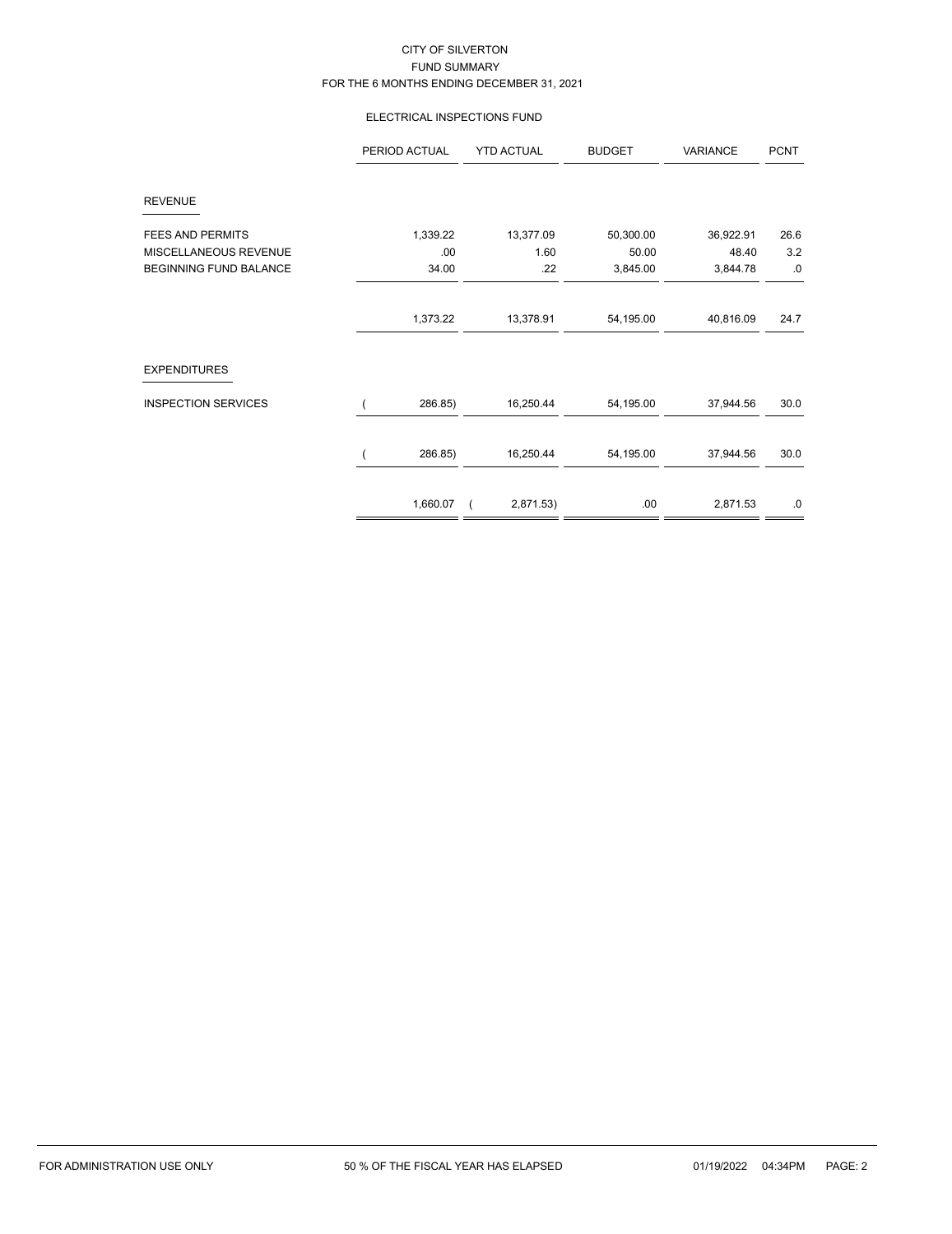### BUILDING OPERATIONS FUND

|                               | PERIOD ACTUAL | <b>YTD ACTUAL</b> | <b>BUDGET</b> | VARIANCE    | <b>PCNT</b> |
|-------------------------------|---------------|-------------------|---------------|-------------|-------------|
| <b>REVENUE</b>                |               |                   |               |             |             |
| <b>FEES AND PERMITS</b>       | 2,793.08      | 153,508.50        | 295,000.00    | 141,491.50  | 52.0        |
| MISCELLANEOUS REVENUE         | 206.71        | 1,600.98          | 3,500.00      | 1,899.02    | 45.7        |
| <b>BEGINNING FUND BALANCE</b> | .00           | 550,595.74        | 526,730.00    | 23,865.74)  | 104.5       |
|                               |               |                   |               |             |             |
|                               | 2,999.79      | 705,705.22        | 825,230.00    | 119,524.78  | 85.5        |
| <b>EXPENDITURES</b>           |               |                   |               |             |             |
| <b>INSPECTION SERVICES</b>    | 29,209.71     | 192,672.56        | 825,230.00    | 632,557.44  | 23.4        |
|                               | 29,209.71     | 192,672.56        | 825,230.00    | 632,557.44  | 23.4        |
|                               | 26,209.92)    | 513,032.66        | .00.          | 513,032.66) | $.0\,$      |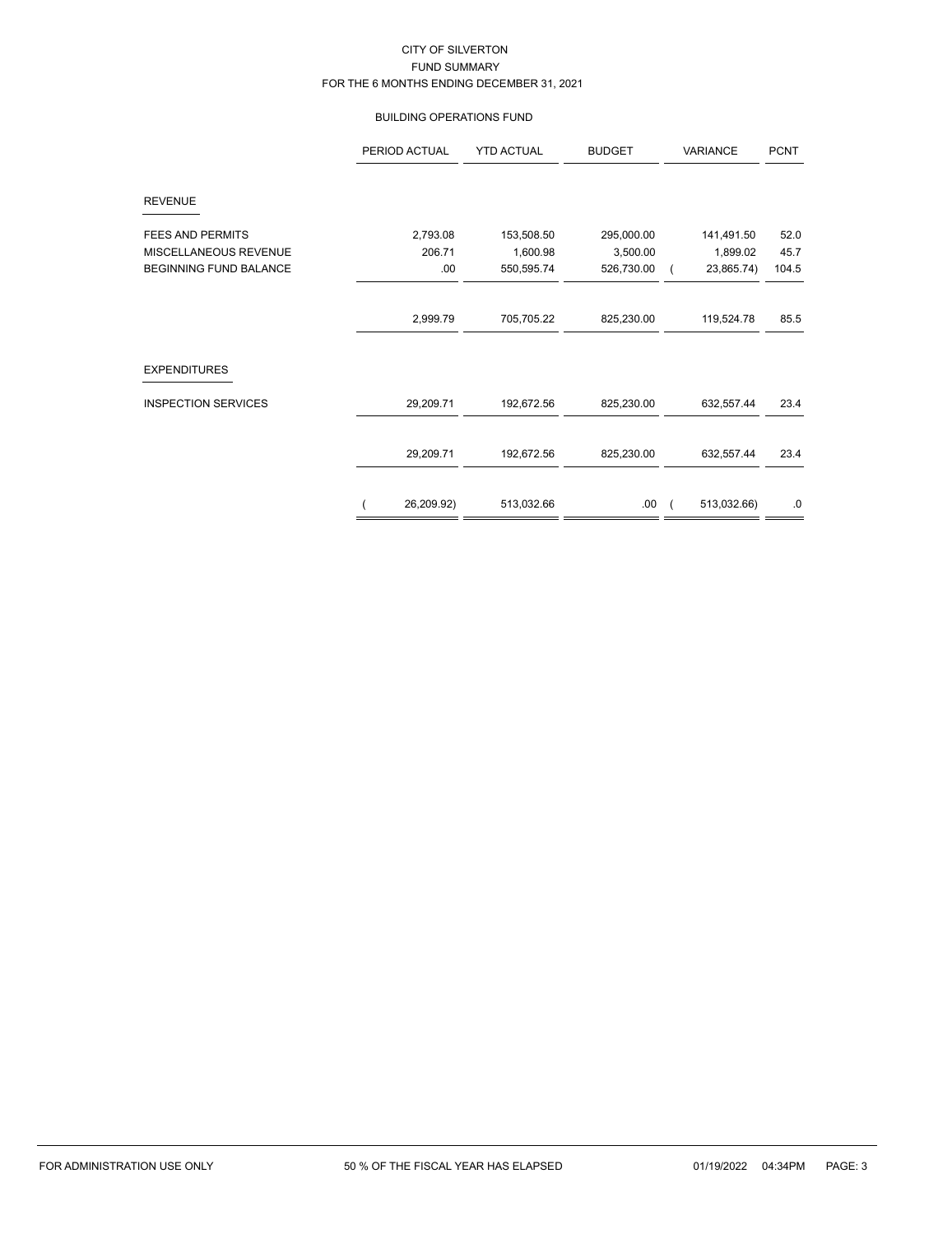### TRANSPORTATION FUND

|                               | PERIOD ACTUAL | <b>YTD ACTUAL</b> | <b>BUDGET</b> | VARIANCE   | <b>PCNT</b> |
|-------------------------------|---------------|-------------------|---------------|------------|-------------|
| <b>REVENUE</b>                |               |                   |               |            |             |
| <b>INTERGOVERNMENTAL</b>      | 9,818.00      | 14,193.00         | 163,990.00    | 149,797.00 | 8.7         |
| MISCELLANEOUS REVENUE         | 630.63)       | 2,617.57          | 1,600.00      | 1,017.57)  | 163.6       |
| <b>BEGINNING FUND BALANCE</b> | .00           | 78,078.16         | 75,770.00     | 2,308.16   | 103.1       |
|                               |               |                   |               |            |             |
|                               | 9,187.37      | 94,888.73         | 241,360.00    | 146,471.27 | 39.3        |
| <b>EXPENDITURES</b>           |               |                   |               |            |             |
| <b>TROLLEY OPERATIONS</b>     | 3,992.83      | 28,601.10         | 241,360.00    | 212,758.90 | 11.9        |
|                               | 3,992.83      | 28,601.10         | 241,360.00    | 212,758.90 | 11.9        |
|                               |               |                   |               |            |             |
|                               | 5,194.54      | 66,287.63         | .00.          | 66,287.63) | $.0\,$      |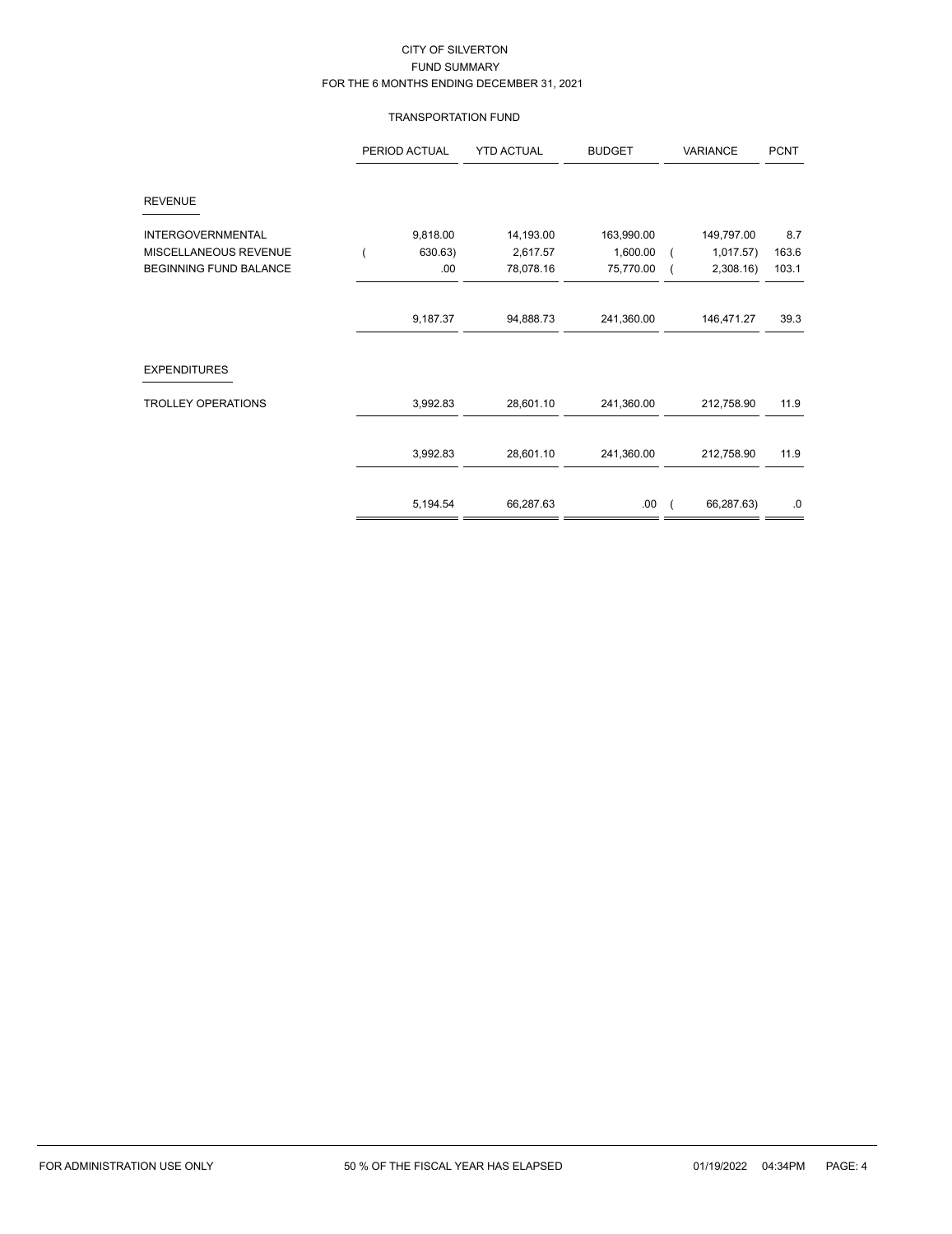# POOL OPERATIONS LEVY

|                        | PERIOD ACTUAL | <b>YTD ACTUAL</b> | <b>BUDGET</b> | VARIANCE    | <b>PCNT</b> |
|------------------------|---------------|-------------------|---------------|-------------|-------------|
| <b>REVENUE</b>         |               |                   |               |             |             |
| PROPERTY TAXES         | 27,276.66     | 248,458.48        | 258,250.00    | 9,791.52    | 96.2        |
| MISCELLANEOUS REVENUE  | 375.50        | 2,122.22          | 3,500.00      | 1,377.78    | 60.6        |
| BEGINNING FUND BALANCE | 1,876.00      | 802,109.91        | 673,882.00    | 128,227.91) | 119.0       |
|                        |               |                   |               |             |             |
|                        | 29,528.16     | 1,052,690.61      | 935,632.00    | 117,058.61) | 112.5       |
| <b>EXPENDITURES</b>    |               |                   |               |             |             |
| POOL OPERATIONS        | 140,569.36    | 184,974.77        | 935,632.00    | 750,657.23  | 19.8        |
|                        | 140,569.36    | 184,974.77        | 935,632.00    | 750,657.23  | 19.8        |
|                        | 111,041.20)   | 867,715.84        | .00.          | 867,715.84) | $.0\,$      |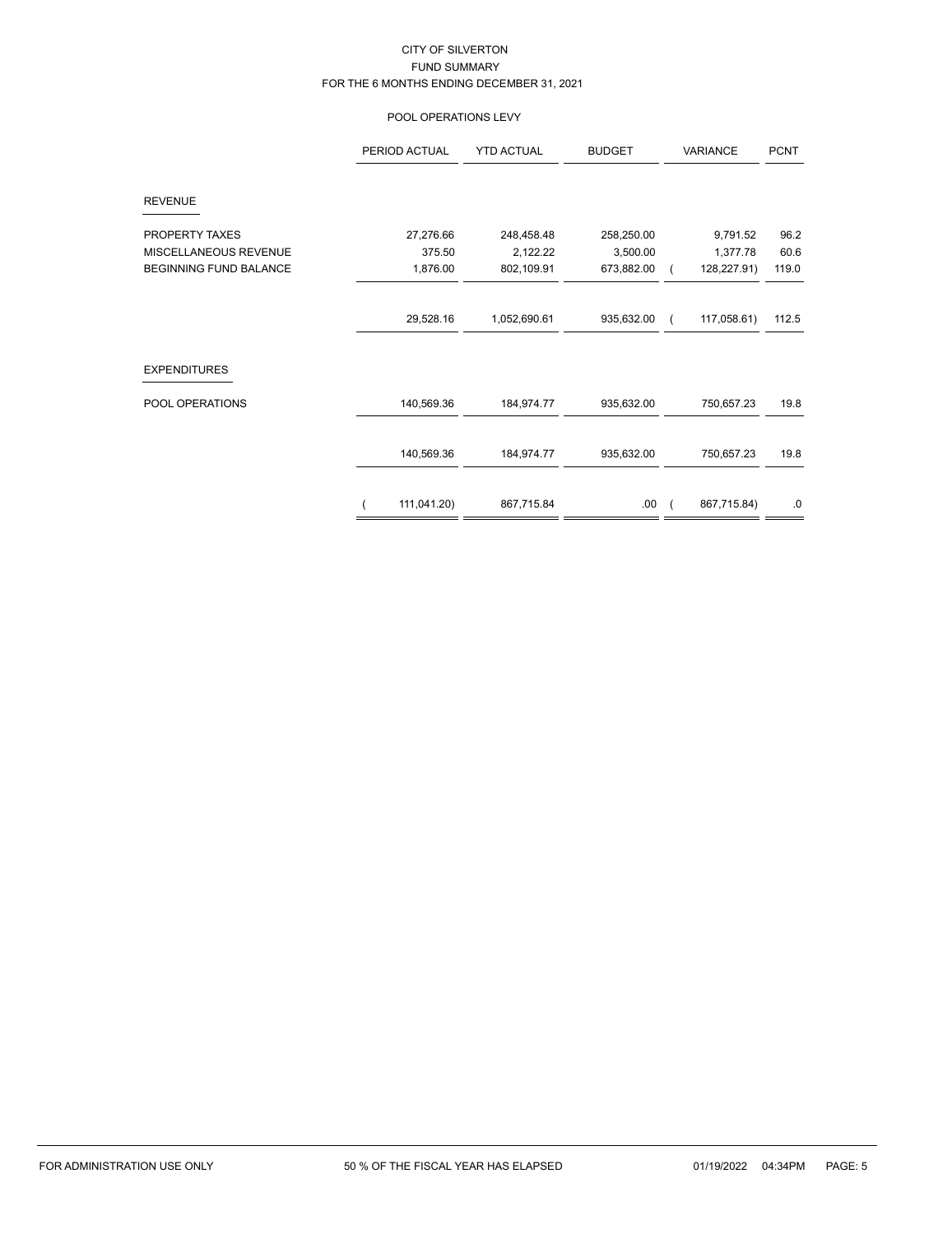# TRANSIENT TAX FUND

|                               | PERIOD ACTUAL | <b>YTD ACTUAL</b> | <b>BUDGET</b> | VARIANCE    | <b>PCNT</b> |
|-------------------------------|---------------|-------------------|---------------|-------------|-------------|
| <b>REVENUE</b>                |               |                   |               |             |             |
| <b>TAXES</b>                  | 25,716.34     | 176,343.30        | 250,000.00    | 73,656.70   | 70.5        |
| MISCELLANEOUS REVENUE         | 67.88         | 490.02            | 950.00        | 459.98      | 51.6        |
| <b>BEGINNING FUND BALANCE</b> | 7,121.31)     | 140,722.51        | 81,713.00     | 59,009.51)  | 172.2       |
|                               |               |                   |               |             |             |
|                               | 18,662.91     | 317,555.83        | 332,663.00    | 15,107.17   | 95.5        |
| <b>EXPENDITURES</b>           |               |                   |               |             |             |
| <b>OPERATIONS</b>             | 9,134.96      | 123,101.42        | 332,663.00    | 209,561.58  | 37.0        |
|                               | 9,134.96      | 123, 101.42       | 332,663.00    | 209,561.58  | 37.0        |
|                               |               |                   |               |             |             |
|                               | 9,527.95      | 194,454.41        | .00.          | 194,454.41) | $.0\,$      |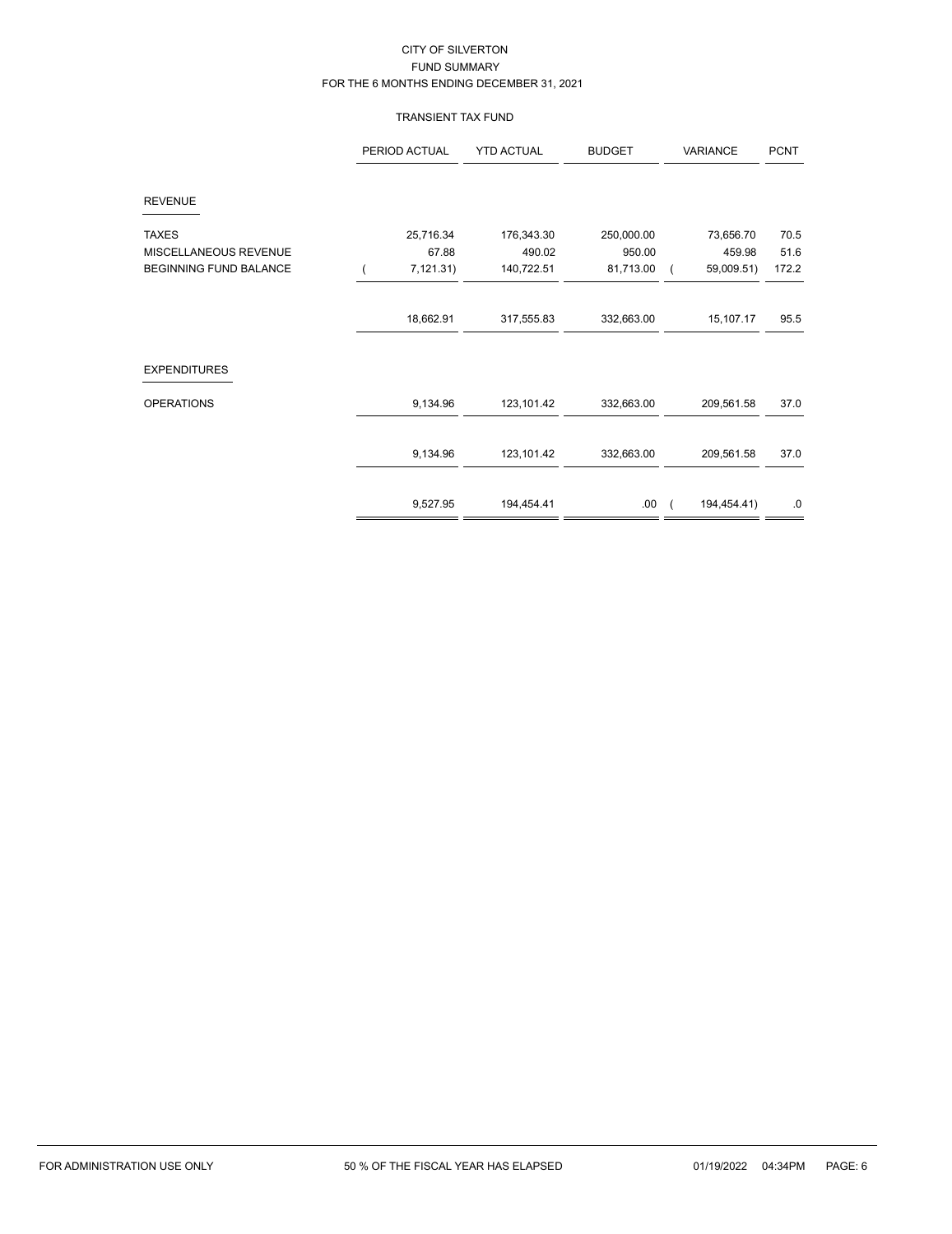# STREET FUND

|                               | <b>YTD ACTUAL</b><br><b>BUDGET</b><br>PERIOD ACTUAL |              | <b>VARIANCE</b> | <b>PCNT</b>   |       |
|-------------------------------|-----------------------------------------------------|--------------|-----------------|---------------|-------|
| <b>REVENUE</b>                |                                                     |              |                 |               |       |
| <b>TAXES</b>                  | 6,792.41                                            | 39,011.84    | 82,000.00       | 42,988.16     | 47.6  |
| <b>FEES AND PERMITS</b>       | .00                                                 | 10,019.64    | 26,000.00       | 15,980.36     | 38.5  |
| <b>INTERGOVERNMENTAL</b>      | 57,502.78                                           | 342,799.03   | 645,000.00      | 302,200.97    | 53.2  |
| MISCELLANEOUS REVENUE         | 501.10                                              | 3,362.44     | 4,500.00        | 1,137.56      | 74.7  |
| <b>BEGINNING FUND BALANCE</b> | 133,947.32                                          | 1,277,941.00 | 689,033.00      | 588,908.00)   | 185.5 |
|                               | 198,743.61                                          | 1,673,133.95 | 1,446,533.00    | 226,600.95)   | 115.7 |
| <b>EXPENDITURES</b>           |                                                     |              |                 |               |       |
| <b>ADMINISTRATION</b>         | 15,376.49                                           | 235,865.19   | 899,117.00      | 663,251.81    | 26.2  |
| <b>MAINTENANCE</b>            | 29,660.51                                           | 152,062.22   | 547,416.00      | 395, 353. 78  | 27.8  |
|                               | 45,037.00                                           | 387,927.41   | 1,446,533.00    | 1,058,605.59  | 26.8  |
|                               | 153,706.61                                          | 1,285,206.54 | .00             | 1,285,206.54) | .0    |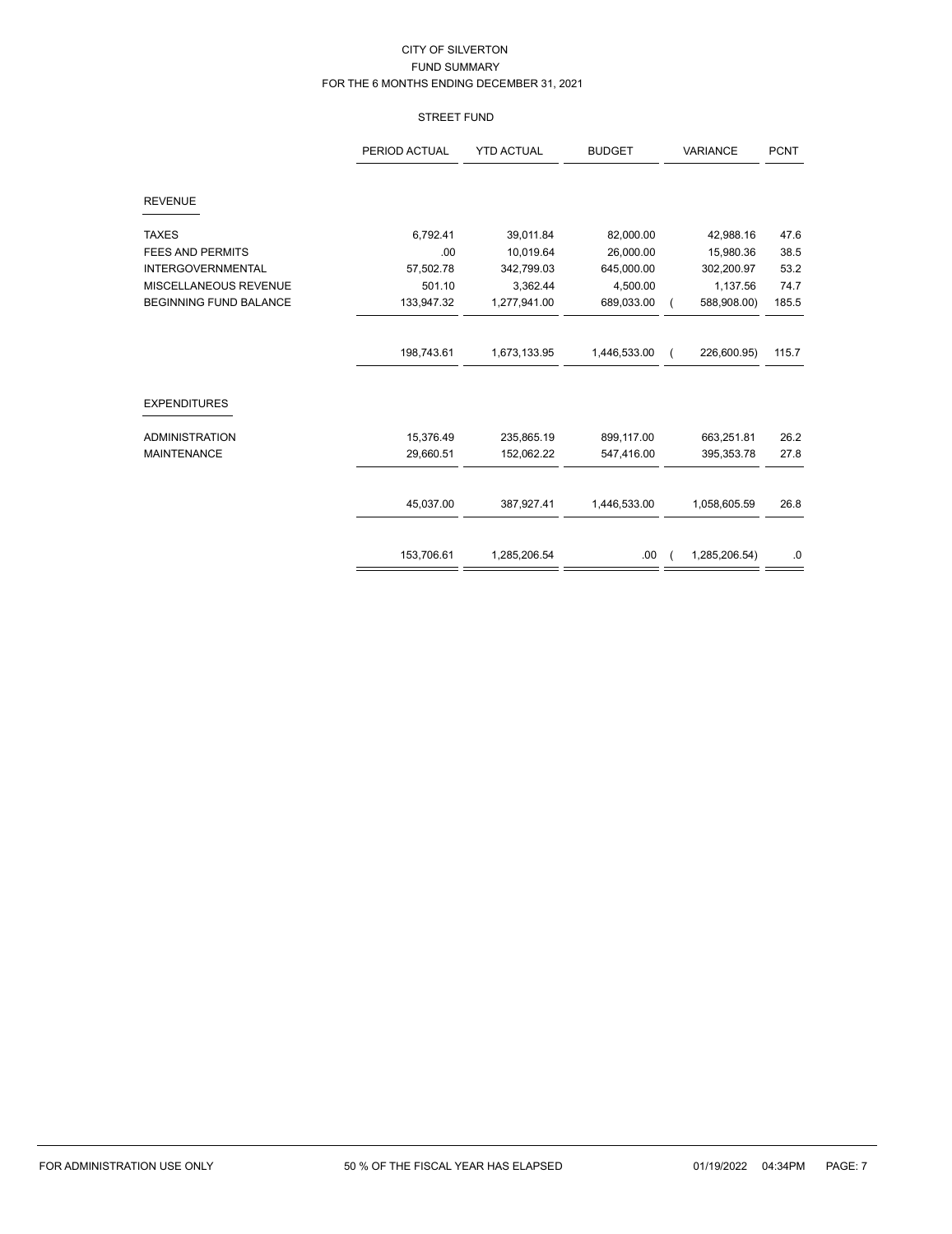### STREET IMPROVEMENT SDC FUND

|                               | PERIOD ACTUAL | <b>YTD ACTUAL</b> | <b>BUDGET</b> | VARIANCE                    | <b>PCNT</b> |
|-------------------------------|---------------|-------------------|---------------|-----------------------------|-------------|
| <b>REVENUE</b>                |               |                   |               |                             |             |
| FEES AND PERMITS              | .00           | 64,128.00         | 150,000.00    | 85,872.00                   | 42.8        |
| MISCELLANEOUS REVENUE         | 794.65        | 5,236.45          | 1,225.00      | 4,011.45)<br>$\overline{ }$ | 427.5       |
| <b>BEGINNING FUND BALANCE</b> | 32,147.00     | 2,012,967.92      | 1,980,615.00  | 32,352.92)                  | 101.6       |
|                               |               |                   |               |                             |             |
|                               | 32,941.65     | 2,082,332.37      | 2,131,840.00  | 49,507.63                   | 97.7        |
| <b>EXPENDITURES</b>           |               |                   |               |                             |             |
| <b>STREET IMPROVEMENTS</b>    | .00.          | .00               | 2,131,840.00  | 2,131,840.00                | .0          |
|                               | .00           | .00               | 2,131,840.00  | 2,131,840.00                | .0          |
|                               | 32,941.65     | 2,082,332.37      | .00           | 2,082,332.37)               | .0          |
|                               |               |                   |               |                             |             |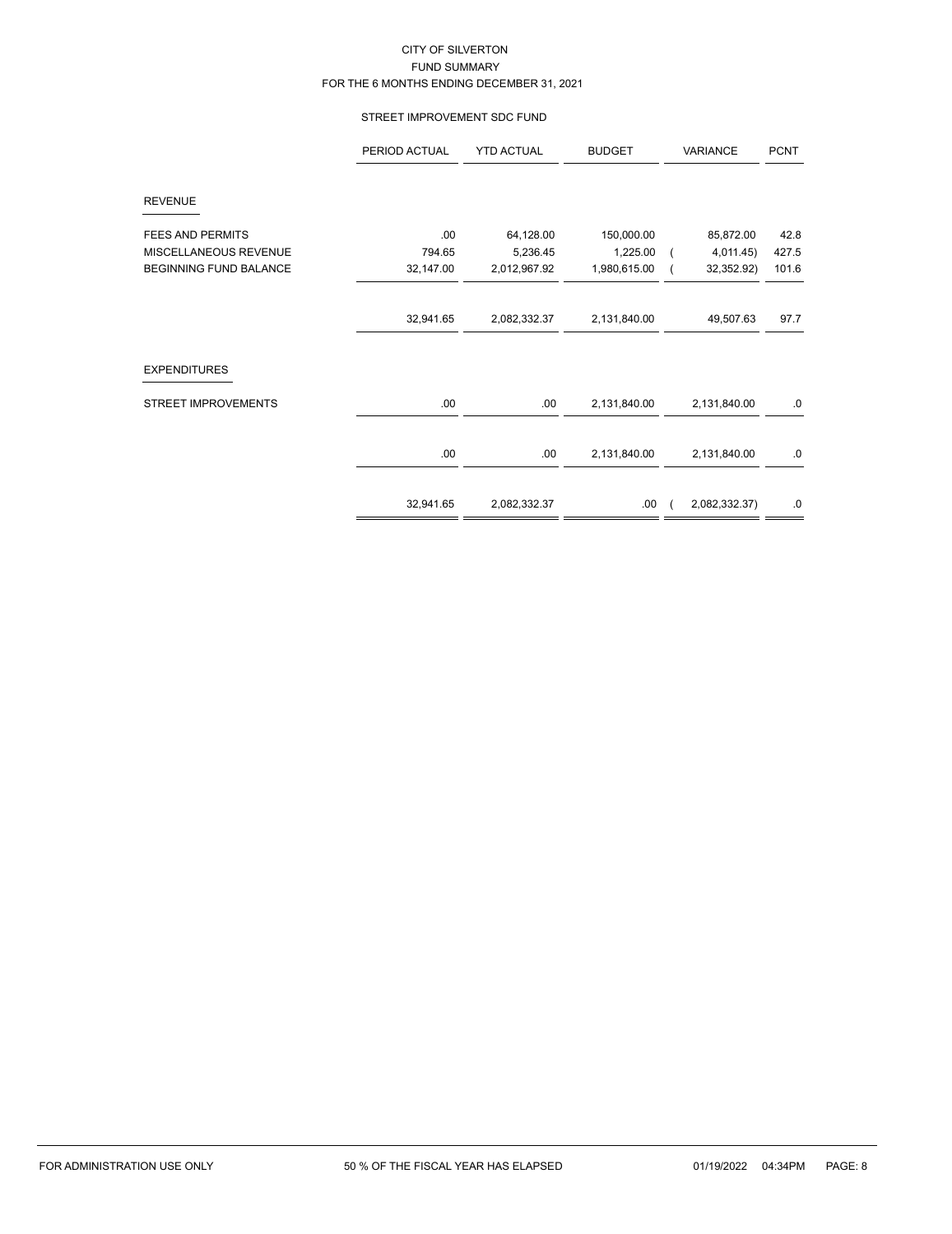### STREET REIMBURSEMENT SDC

|                               | PERIOD ACTUAL | <b>YTD ACTUAL</b> | <b>BUDGET</b> | VARIANCE    | <b>PCNT</b> |
|-------------------------------|---------------|-------------------|---------------|-------------|-------------|
| <b>REVENUE</b>                |               |                   |               |             |             |
| <b>FEES AND PERMITS</b>       | .00           | 15,290.00         | 23,320.00     | 8,030.00    | 65.6        |
| MISCELLANEOUS REVENUE         | 212.38        | 1,401.99          | 2,500.00      | 1,098.01    | 56.1        |
| <b>BEGINNING FUND BALANCE</b> | 16,879.00     | 539,840.62        | 504,020.00    | 35,820.62)  | 107.1       |
|                               |               |                   |               |             |             |
|                               | 17,091.38     | 556,532.61        | 529,840.00    | 26,692.61)  | 105.0       |
| <b>EXPENDITURES</b>           |               |                   |               |             |             |
| <b>STREET IMPROVEMENTS</b>    | .00           | .00               | 529,840.00    | 529,840.00  | .0          |
|                               | .00.          | .00               | 529,840.00    | 529,840.00  | 0.          |
|                               |               |                   |               |             |             |
|                               | 17,091.38     | 556,532.61        | .00           | 556,532.61) | .0          |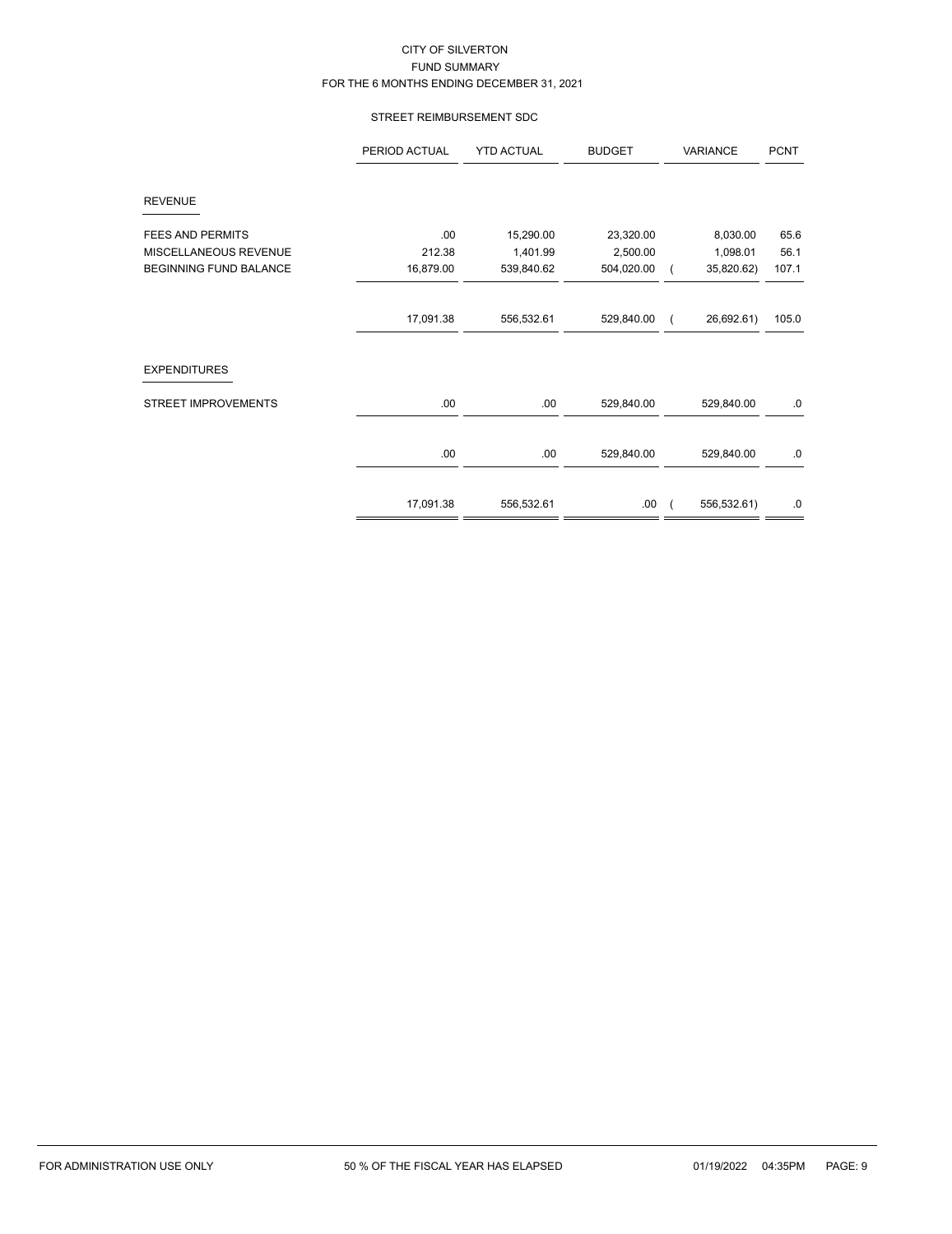### STORM WATER IMPROVE SDC FUND

|                          | PERIOD ACTUAL | <b>YTD ACTUAL</b> | <b>BUDGET</b> | VARIANCE    | <b>PCNT</b> |
|--------------------------|---------------|-------------------|---------------|-------------|-------------|
| <b>REVENUE</b>           |               |                   |               |             |             |
| <b>FEES AND PERMITS</b>  | .00           | 10,028.00         | 28,000.00     | 17,972.00   | 35.8        |
| MISCELLANEOUS REVENUE    | 113.50        | 776.98            | 4,000.00      | 3,223.02    | 19.4        |
| BEGINNING FUND BALANCE   | 13,786.00     | 313,317.28        | 224,622.00    | 88,695.28)  | 139.5       |
|                          |               |                   |               |             |             |
|                          | 13,899.50     | 324,122.26        | 256,622.00    | 67,500.26)  | 126.3       |
| <b>EXPENDITURES</b>      |               |                   |               |             |             |
| STORM WATER IMPROVEMENTS | .00           | 26,715.70         | 256,622.00    | 229,906.30  | 10.4        |
|                          |               |                   |               |             |             |
|                          | .00           | 26,715.70         | 256,622.00    | 229,906.30  | 10.4        |
|                          |               |                   |               |             |             |
|                          | 13,899.50     | 297,406.56        | .00.          | 297,406.56) | .0          |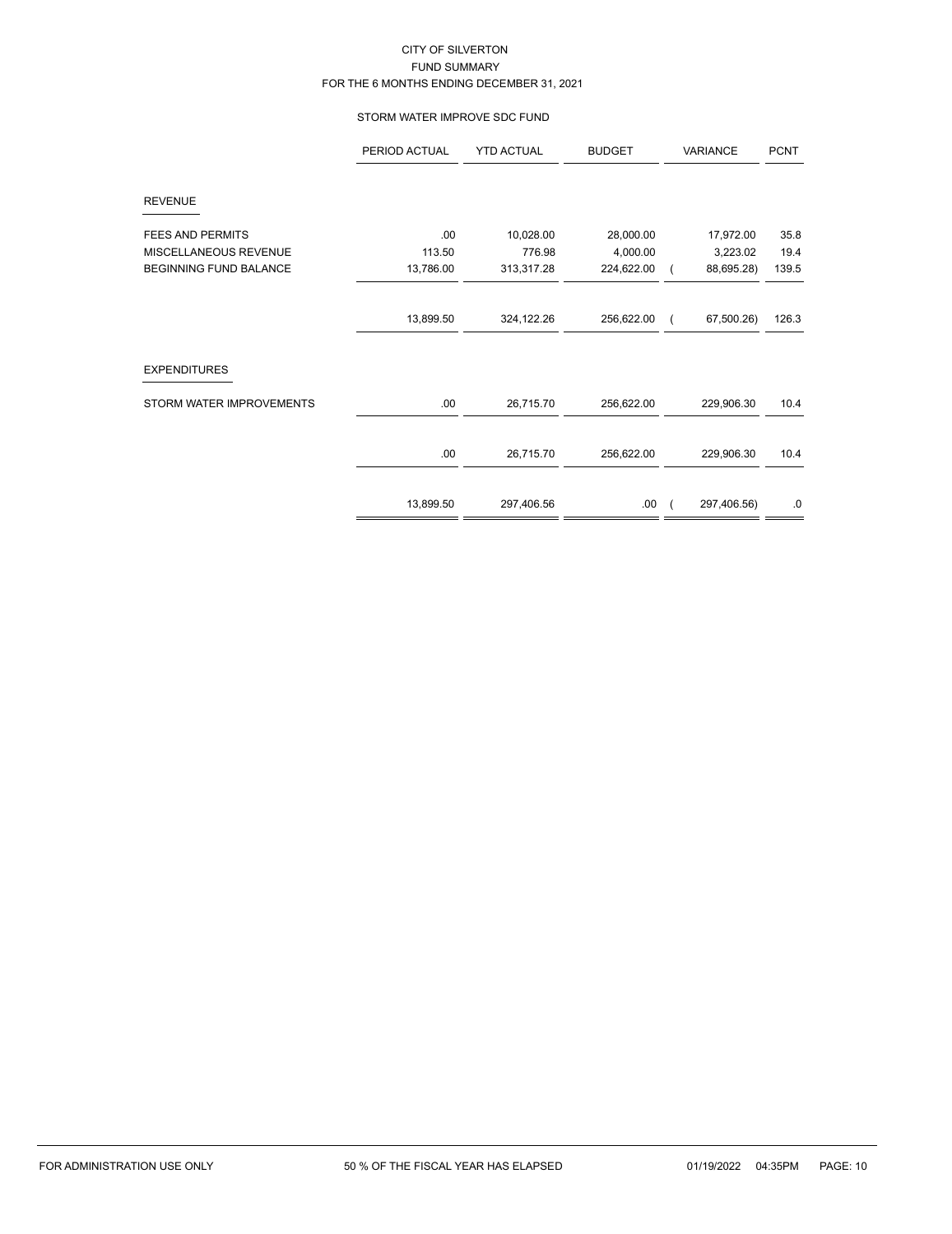### STORM WATER REIMB SDC FUND

|                               | PERIOD ACTUAL | <b>YTD ACTUAL</b> | <b>BUDGET</b> | VARIANCE    | <b>PCNT</b> |
|-------------------------------|---------------|-------------------|---------------|-------------|-------------|
| <b>REVENUE</b>                |               |                   |               |             |             |
| <b>FEES AND PERMITS</b>       | .00           | 21,400.00         | 18,280.00     | 3,120.00    | 117.1       |
| MISCELLANEOUS REVENUE         | 67.09         | 418.06            | 500.00        | 81.94       | 83.6        |
| <b>BEGINNING FUND BALANCE</b> | 863.00        | 153,979.55        | 153,288.00    | 691.55)     | 100.5       |
|                               |               |                   |               |             |             |
|                               | 930.09        | 175,797.61        | 172,068.00    | 3,729.61    | 102.2       |
| <b>EXPENDITURES</b>           |               |                   |               |             |             |
| STORM WATER IMPROVEMENTS      | .00           | .00               | 172,068.00    | 172,068.00  | .0          |
|                               | .00           | .00               | 172,068.00    | 172,068.00  | .0          |
|                               |               |                   |               |             |             |
|                               | 930.09        | 175,797.61        | .00.          | 175,797.61) | .0          |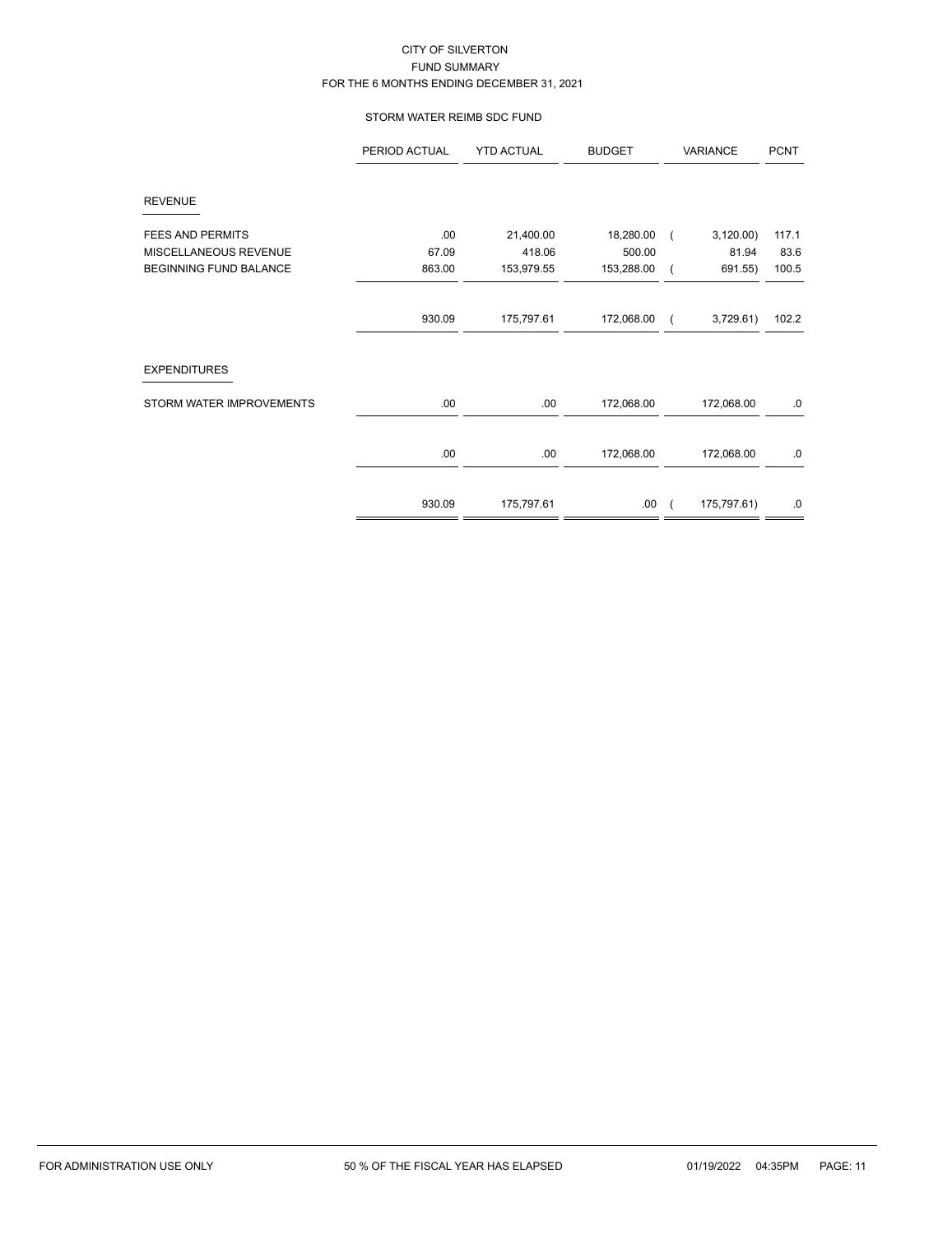### STREET LIGHT IMPROVEMENT FUND

|                               | PERIOD ACTUAL | <b>YTD ACTUAL</b> | <b>BUDGET</b> | VARIANCE                  | <b>PCNT</b> |
|-------------------------------|---------------|-------------------|---------------|---------------------------|-------------|
| <b>REVENUE</b>                |               |                   |               |                           |             |
| MISCELLANEOUS REVENUE         | 81.23         | 549.13            | 1,200.00      | 650.87                    | 45.8        |
| <b>BEGINNING FUND BALANCE</b> | .00           | 212,309.40        | 212,257.00    | 52.40)                    | 100.0       |
|                               | 81.23         | 212,858.53        | 213,457.00    | 598.47                    | 99.7        |
| <b>EXPENDITURES</b>           |               |                   |               |                           |             |
| <b>STREET IMPROVEMENTS</b>    | .00           | .00.              | 213,457.00    | 213,457.00                | .0          |
|                               | .00           | .00               | 213,457.00    | 213,457.00                | .0          |
|                               | 81.23         | 212,858.53        | .00           | 212,858.53)<br>$\sqrt{2}$ | .0          |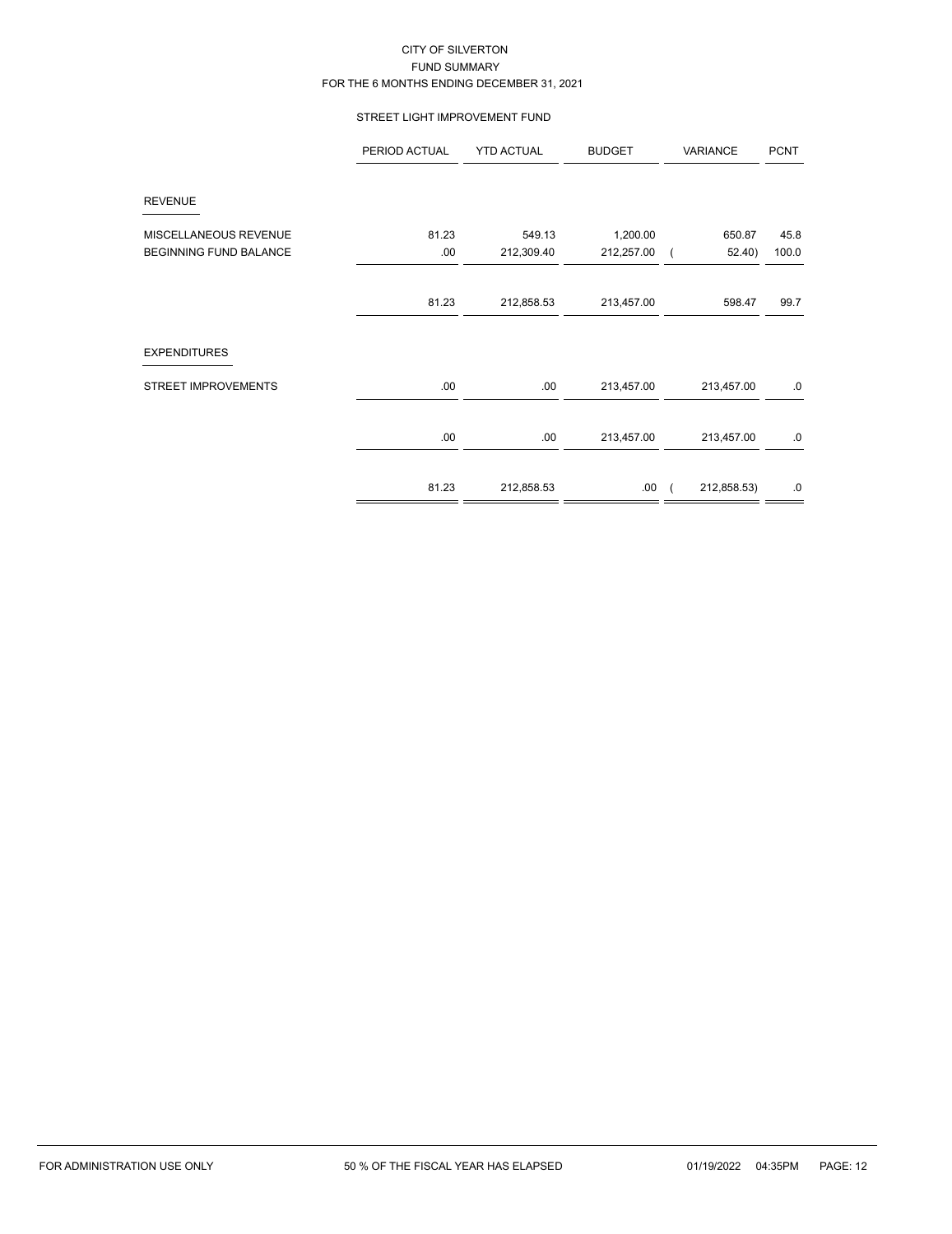### STREET MAINTENANCE FEE FUND

| PERIOD ACTUAL | <b>YTD ACTUAL</b> | <b>BUDGET</b> | VARIANCE     | <b>PCNT</b> |
|---------------|-------------------|---------------|--------------|-------------|
|               |                   |               |              |             |
| 44,677.07     | 267,465.47        | 520,000.00    | 252,534.53   | 51.4        |
| 340.14        | 2,853.74          | 1,950.00      | 903.74)      | 146.4       |
| .00           | 714,258.39        | 807,393.00    | 93,134.61    | 88.5        |
|               |                   |               |              |             |
| 45,017.21     | 984,577.60        | 1,329,343.00  | 344,765.40   | 74.1        |
|               |                   |               |              |             |
| 14,008.46     | 16,165.15         | 1,329,343.00  | 1,313,177.85 | 1.2         |
| 14,008.46     | 16,165.15         | 1,329,343.00  | 1,313,177.85 | $1.2$       |
| 31,008.75     | 968,412.45        | .00.          | 968,412.45)  | $.0\,$      |
|               |                   |               |              |             |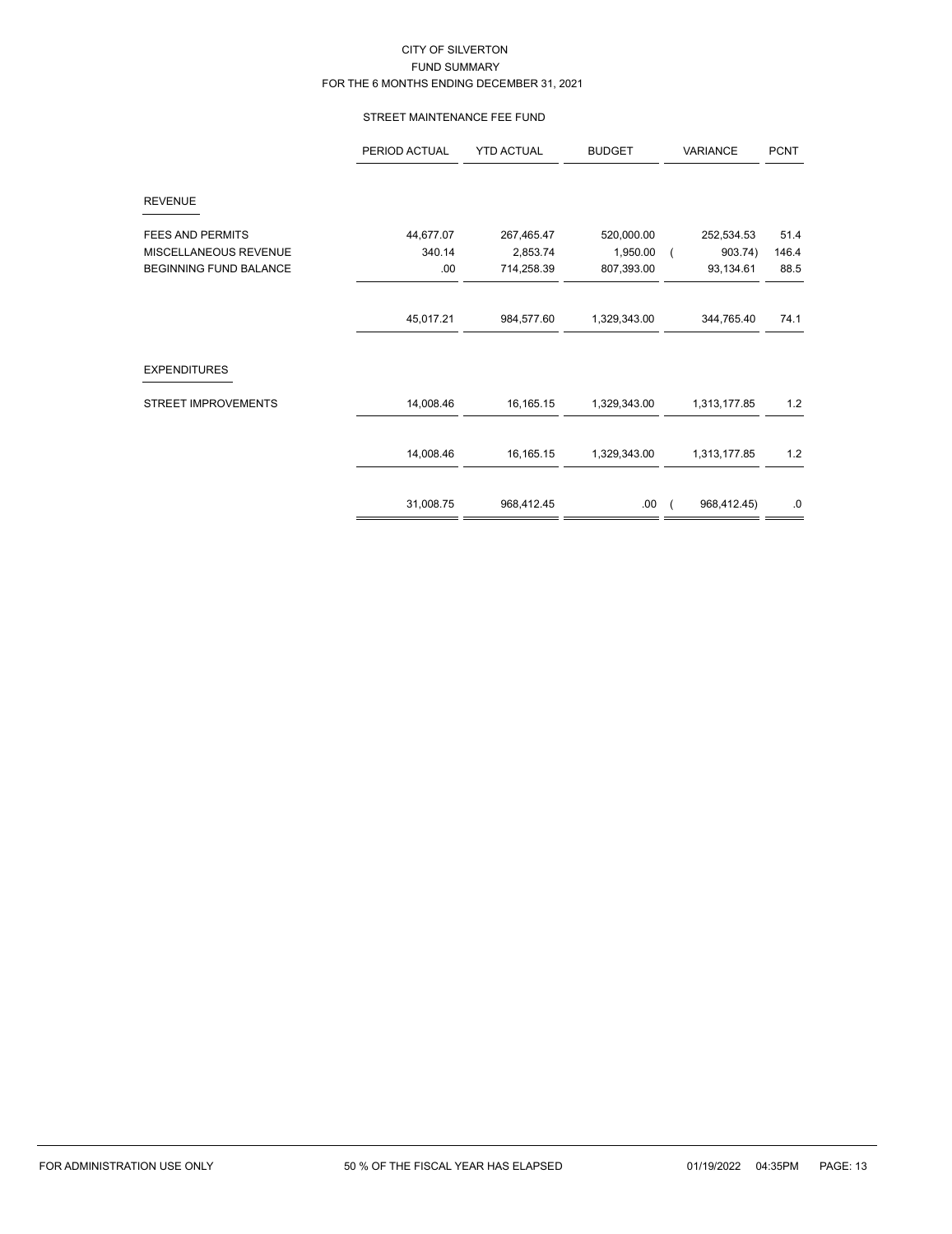# STORM WATER FEE FUND

|                               | PERIOD ACTUAL | <b>YTD ACTUAL</b> | <b>BUDGET</b> | <b>VARIANCE</b> | <b>PCNT</b> |
|-------------------------------|---------------|-------------------|---------------|-----------------|-------------|
| <b>REVENUE</b>                |               |                   |               |                 |             |
| FEES AND PERMITS              | 41,788.73     | 250,229.24        | 490,000.00    | 239,770.76      | 51.1        |
| MISCELLANEOUS REVENUE         | 378.47        | 2,228.28          | 3,600.00      | 1,371.72        | 61.9        |
| <b>TRANSFERS IN</b>           | .00           | .00               | 207,516.00    | 207,516.00      | .0          |
| <b>BEGINNING FUND BALANCE</b> | .00           | 860,142.59        | 858,104.00    | 2,038.59)       | 100.2       |
|                               | 42,167.20     | 1,112,600.11      | 1,559,220.00  | 446,619.89      | 71.4        |
| <b>EXPENDITURES</b>           |               |                   |               |                 |             |
| STORMWATER IMPROVEMENTS       | 250.00        | 33,154.94         | 1,559,220.00  | 1,526,065.06    | 2.1         |
|                               | 250.00        | 33,154.94         | 1,559,220.00  | 1,526,065.06    | 2.1         |
|                               |               |                   |               |                 |             |
|                               | 41,917.20     | 1,079,445.17      | .00           | 1,079,445.17)   | .0          |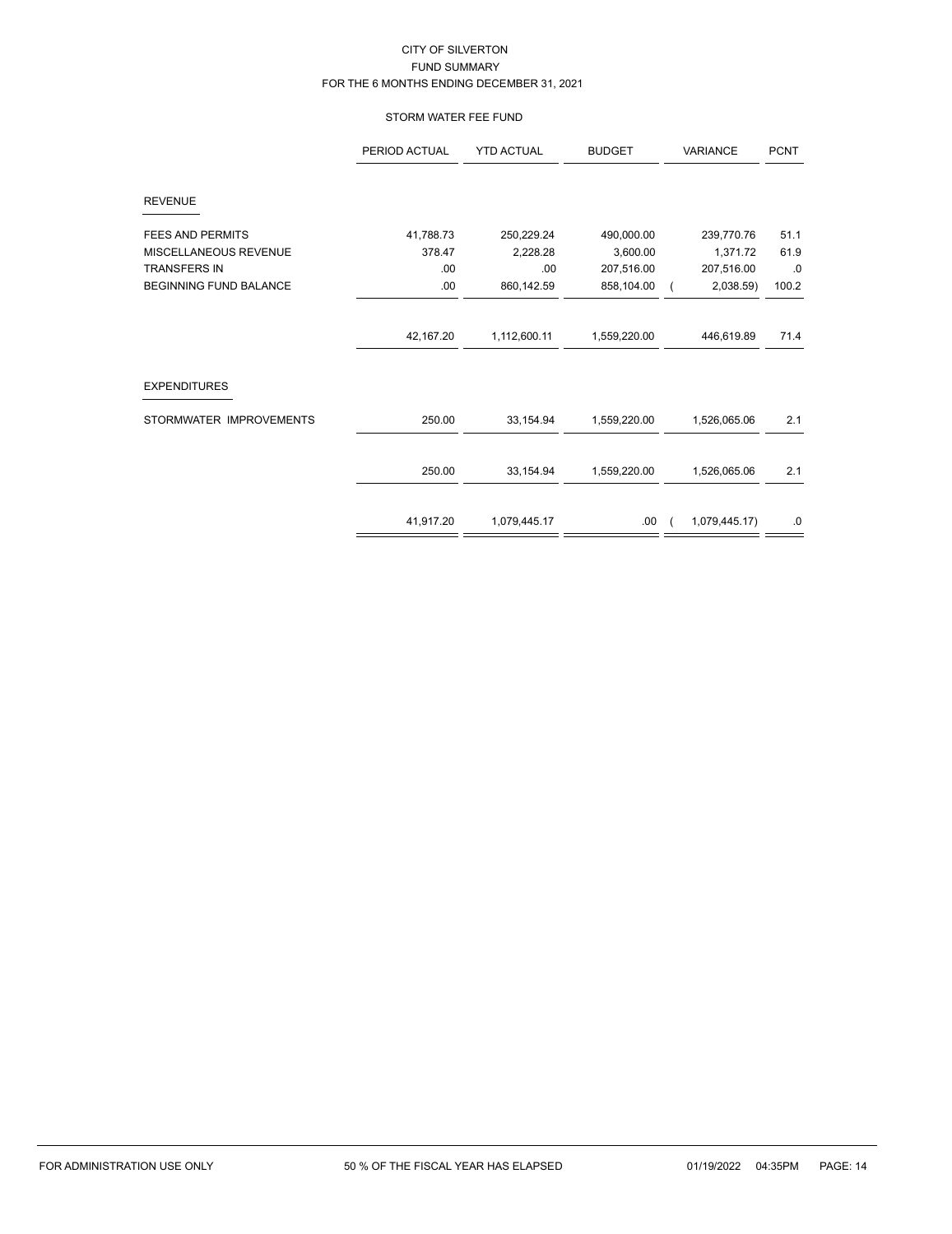# SEWER FUND

|                               | PERIOD ACTUAL | <b>YTD ACTUAL</b> | <b>BUDGET</b> | <b>VARIANCE</b> | <b>PCNT</b> |
|-------------------------------|---------------|-------------------|---------------|-----------------|-------------|
| <b>REVENUE</b>                |               |                   |               |                 |             |
| <b>FEES AND PERMITS</b>       | 312,577.96    | 2,138,730.14      | 3,403,320.00  | 1,264,589.86    | 62.8        |
| MISCELLANEOUS REVENUE         | 8,665.90      | 14,601.46         | 22,000.00     | 7,398.54        | 66.4        |
| <b>BEGINNING FUND BALANCE</b> | 21,253.00     | 2,655,270.94      | 2,058,260.00  | 597,010.94)     | 129.0       |
|                               | 342,496.86    | 4,808,602.54      | 5,483,580.00  | 674,977.46      | 87.7        |
| <b>EXPENDITURES</b>           |               |                   |               |                 |             |
| <b>ADMINISTRATION</b>         | 68,752.53     | 467,063.05        | 2,846,039.00  | 2,378,975.95    | 16.4        |
| <b>OPERATIONS</b>             | 96,097.53     | 538,271.54        | 1,362,097.00  | 823,825.46      | 39.5        |
| <b>MAINTENANCE</b>            | 16,165.06     | 129,032.79        | 447,714.00    | 318,681.21      | 28.8        |
| <b>DEBT SERVICES</b>          | .00           | 173,861.88        | 827,730.00    | 653,868.12      | 21.0        |
|                               | 181,015.12    | 1,308,229.26      | 5,483,580.00  | 4,175,350.74    | 23.9        |
|                               |               |                   |               |                 |             |
|                               | 161,481.74    | 3,500,373.28      | .00           | 3,500,373.28)   | .0          |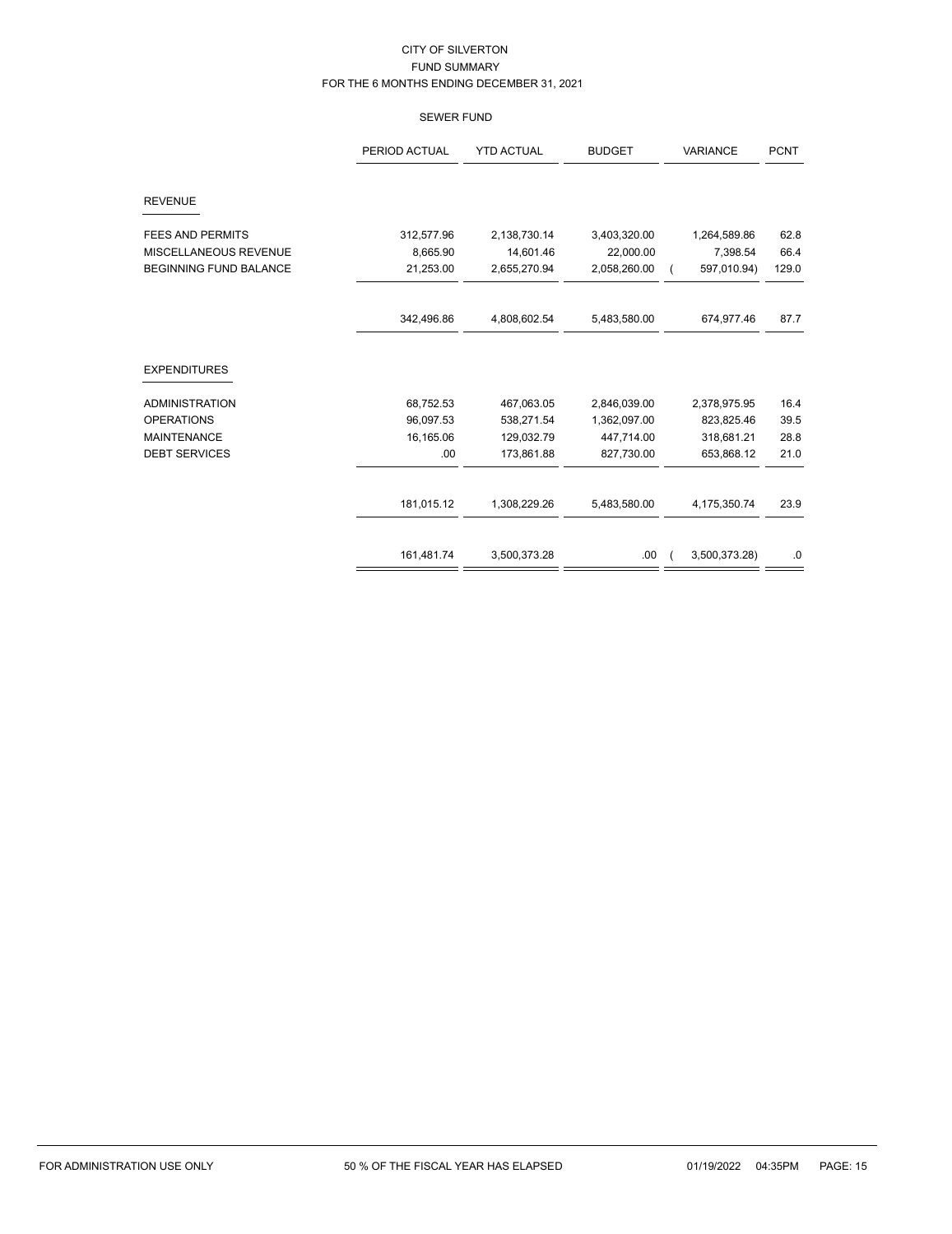### SEWER IMPROVEMENT SDC FUND

|                               | PERIOD ACTUAL | <b>YTD ACTUAL</b> | <b>BUDGET</b> | VARIANCE      | <b>PCNT</b> |
|-------------------------------|---------------|-------------------|---------------|---------------|-------------|
| <b>REVENUE</b>                |               |                   |               |               |             |
| <b>FEES AND PERMITS</b>       | .00           | 48,458.00         | 170,000.00    | 121,542.00    | 28.5        |
| MISCELLANEOUS REVENUE         | 555.60        | 3,694.75          | 7,000.00      | 3,305.25      | 52.8        |
| <b>BEGINNING FUND BALANCE</b> | 21,247.00     | 1,403,761.29      | 1,427,294.00  | 23,532.71     | 98.4        |
|                               | 21,802.60     | 1,455,914.04      | 1,604,294.00  | 148,379.96    | 90.8        |
| <b>EXPENDITURES</b>           |               |                   |               |               |             |
| SEWER IMPROVEMENTS            | .00           | .00               | 1,604,294.00  | 1,604,294.00  | 0.          |
|                               | .00           | .00               | 1,604,294.00  | 1,604,294.00  | 0.          |
|                               | 21,802.60     | 1,455,914.04      | .00           | 1,455,914.04) | .0          |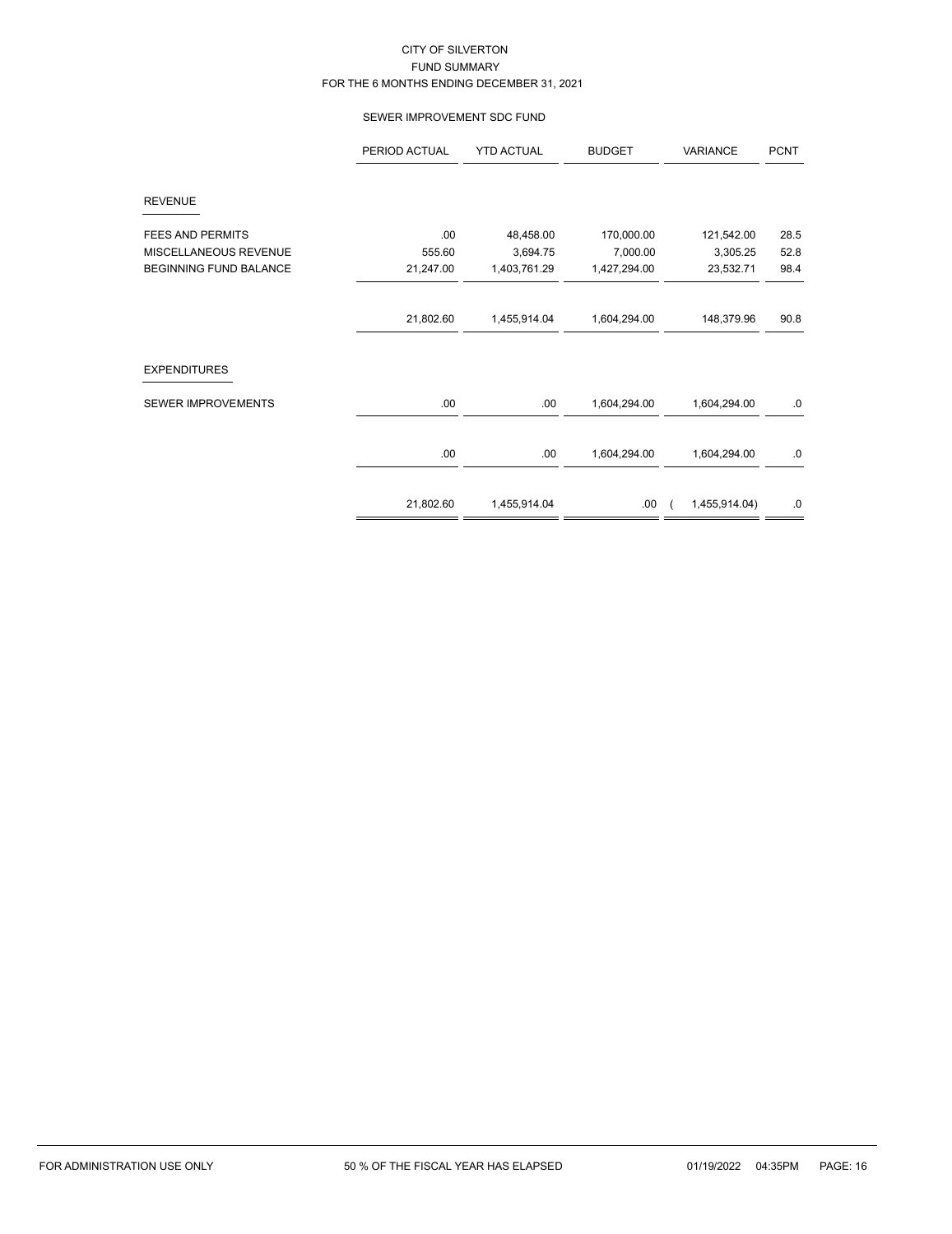### SEWER REIMBURSEMENT SDC FUND

|                               | PERIOD ACTUAL | <b>YTD ACTUAL</b> | <b>BUDGET</b> | VARIANCE      | <b>PCNT</b> |
|-------------------------------|---------------|-------------------|---------------|---------------|-------------|
| <b>REVENUE</b>                |               |                   |               |               |             |
| <b>FEES AND PERMITS</b>       | .00           | 19,539.00         | 80,000.00     | 60,461.00     | 24.4        |
| MISCELLANEOUS REVENUE         | 839.29        | 5,647.85          | 12,500.00     | 6,852.15      | 45.2        |
| <b>BEGINNING FUND BALANCE</b> | 19,525.00     | 2,174,109.10      | 2,166,674.00  | 7,435.10)     | 100.3       |
|                               |               |                   |               |               |             |
|                               | 20,364.29     | 2,199,295.95      | 2,259,174.00  | 59,878.05     | 97.4        |
| <b>EXPENDITURES</b>           |               |                   |               |               |             |
| <b>SEWER IMPROVEMENTS</b>     | .00           | .00               | 2,259,174.00  | 2,259,174.00  | .0          |
|                               | .00           | .00               | 2,259,174.00  | 2,259,174.00  | .0          |
|                               |               |                   |               |               |             |
|                               | 20,364.29     | 2,199,295.95      | .00           | 2,199,295.95) | .0          |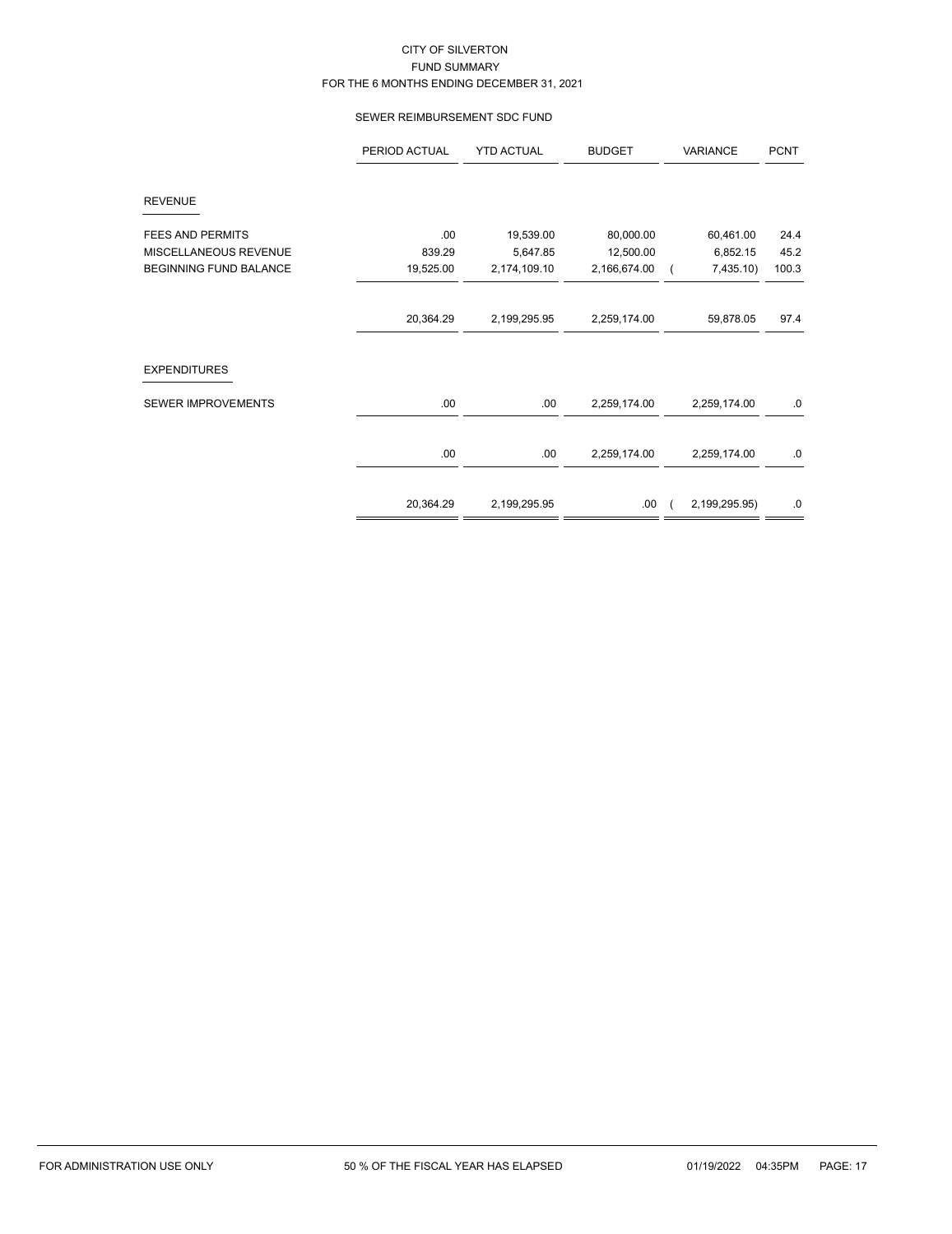# SEWER DEBT RESERVE FUND

|                                                        | PERIOD ACTUAL | <b>YTD ACTUAL</b>      | <b>BUDGET</b>          | VARIANCE             | <b>PCNT</b>   |
|--------------------------------------------------------|---------------|------------------------|------------------------|----------------------|---------------|
| <b>REVENUE</b>                                         |               |                        |                        |                      |               |
| MISCELLANEOUS REVENUE<br><b>BEGINNING FUND BALANCE</b> | 318.09<br>.00 | 2,150.38<br>831,386.89 | 4,000.00<br>830,385.00 | 1,849.62<br>1,001.89 | 53.8<br>100.1 |
|                                                        | 318.09        | 833,537.27             | 834,385.00             | 847.73               | 99.9          |
| <b>EXPENDITURES</b>                                    |               |                        |                        |                      |               |
| <b>DEBT SERVICES</b>                                   | .00.          | .00.                   | 834,385.00             | 834,385.00           | $.0 \,$       |
|                                                        | .00.          | .00                    | 834,385.00             | 834,385.00           | .0            |
|                                                        | 318.09        | 833,537.27             | .00.                   | 833,537.27)          | .0            |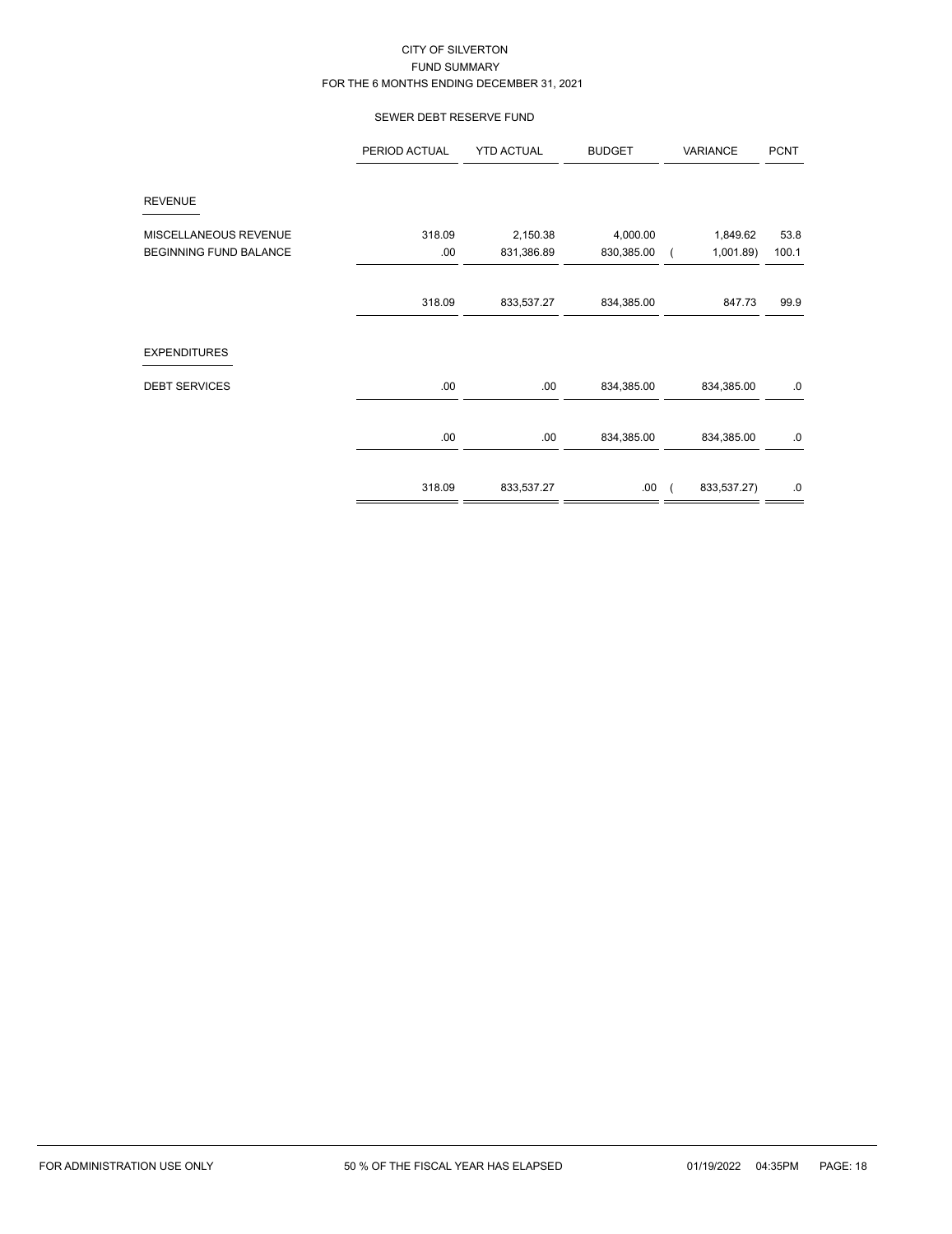# WATER FUND

|                               | PERIOD ACTUAL | <b>YTD ACTUAL</b> | <b>BUDGET</b> | VARIANCE      | <b>PCNT</b> |
|-------------------------------|---------------|-------------------|---------------|---------------|-------------|
| <b>REVENUE</b>                |               |                   |               |               |             |
| <b>FEES AND PERMITS</b>       | 199,349.21    | 1,720,116.93      | 2,595,000.00  | 874,883.07    | 66.3        |
| <b>INTERGOVERNMENTAL</b>      | .00           | .00               | 15,000.00     | 15,000.00     | .0          |
| MISCELLANEOUS REVENUE         | 2,076.68      | 12,423.00         | 22,500.00     | 10,077.00     | 55.2        |
| <b>BEGINNING FUND BALANCE</b> | 26,099.33     | 2,387,638.47      | 1,788,255.00  | 599,383.47)   | 133.5       |
|                               | 227,525.22    | 4,120,178.40      | 4,420,755.00  | 300,576.60    | 93.2        |
| <b>EXPENDITURES</b>           |               |                   |               |               |             |
| <b>ADMINISTRATION</b>         | 82,811.92     | 546,520.44        | 3,018,348.00  | 2,471,827.56  | 18.1        |
| <b>OPERATIONS</b>             | 26,887.95     | 181,378.58        | 627,667.00    | 446,288.42    | 28.9        |
| <b>MAINTENANCE</b>            | 21,684.88     | 184,446.05        | 581,015.00    | 396,568.95    | 31.8        |
| <b>DEBT SERVICES</b>          | .00           | 96,862.66         | 193,725.00    | 96,862.34     | 50.0        |
|                               | 131,384.75    | 1,009,207.73      | 4,420,755.00  | 3,411,547.27  | 22.8        |
|                               | 96,140.47     | 3,110,970.67      | .00           | 3,110,970.67) | .0          |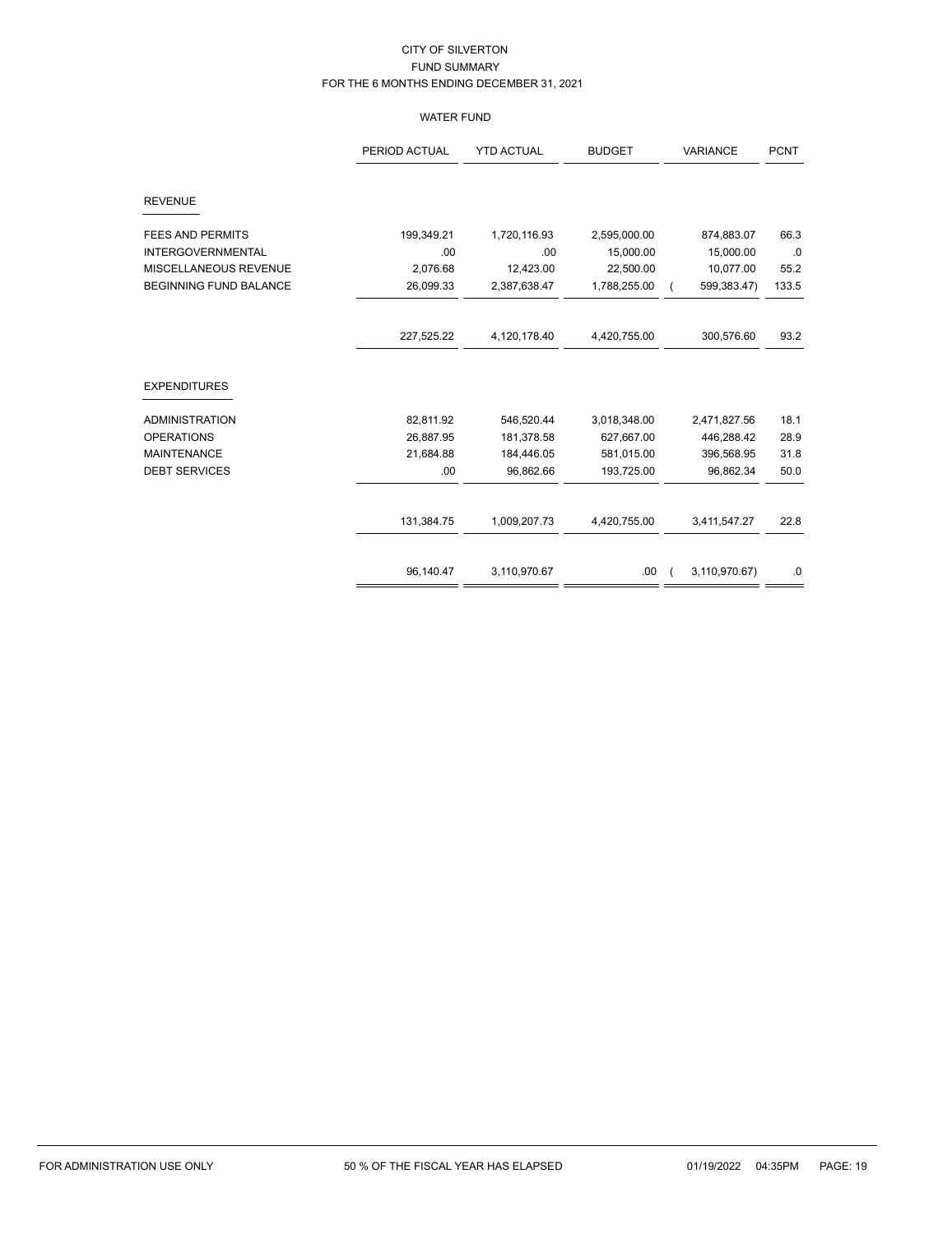### WATER IMPROVEMENT SDC FUND

|                           | PERIOD ACTUAL | <b>YTD ACTUAL</b> | <b>BUDGET</b> | VARIANCE      | <b>PCNT</b> |
|---------------------------|---------------|-------------------|---------------|---------------|-------------|
| <b>REVENUE</b>            |               |                   |               |               |             |
| <b>FEES AND PERMITS</b>   | 6,928.00      | 119,457.00        | 277,120.00    | 157,663.00    | 43.1        |
| MISCELLANEOUS REVENUE     | 1,068.47      | 7,098.97          | 14,450.00     | 7,351.03      | 49.1        |
| BEGINNING FUND BALANCE    | 18,805.00     | 2,680,224.07      | 2,667,534.00  | 12,690.07)    | 100.5       |
|                           |               |                   |               |               |             |
|                           | 26,801.47     | 2,806,780.04      | 2,959,104.00  | 152,323.96    | 94.9        |
| <b>EXPENDITURES</b>       |               |                   |               |               |             |
| <b>WATER IMPROVEMENTS</b> | .00           | .00.              | 2,959,104.00  | 2,959,104.00  | $.0 \,$     |
|                           | .00           | .00               | 2,959,104.00  | 2,959,104.00  | .0          |
|                           | 26,801.47     | 2,806,780.04      | .00.          | 2,806,780.04) | .0          |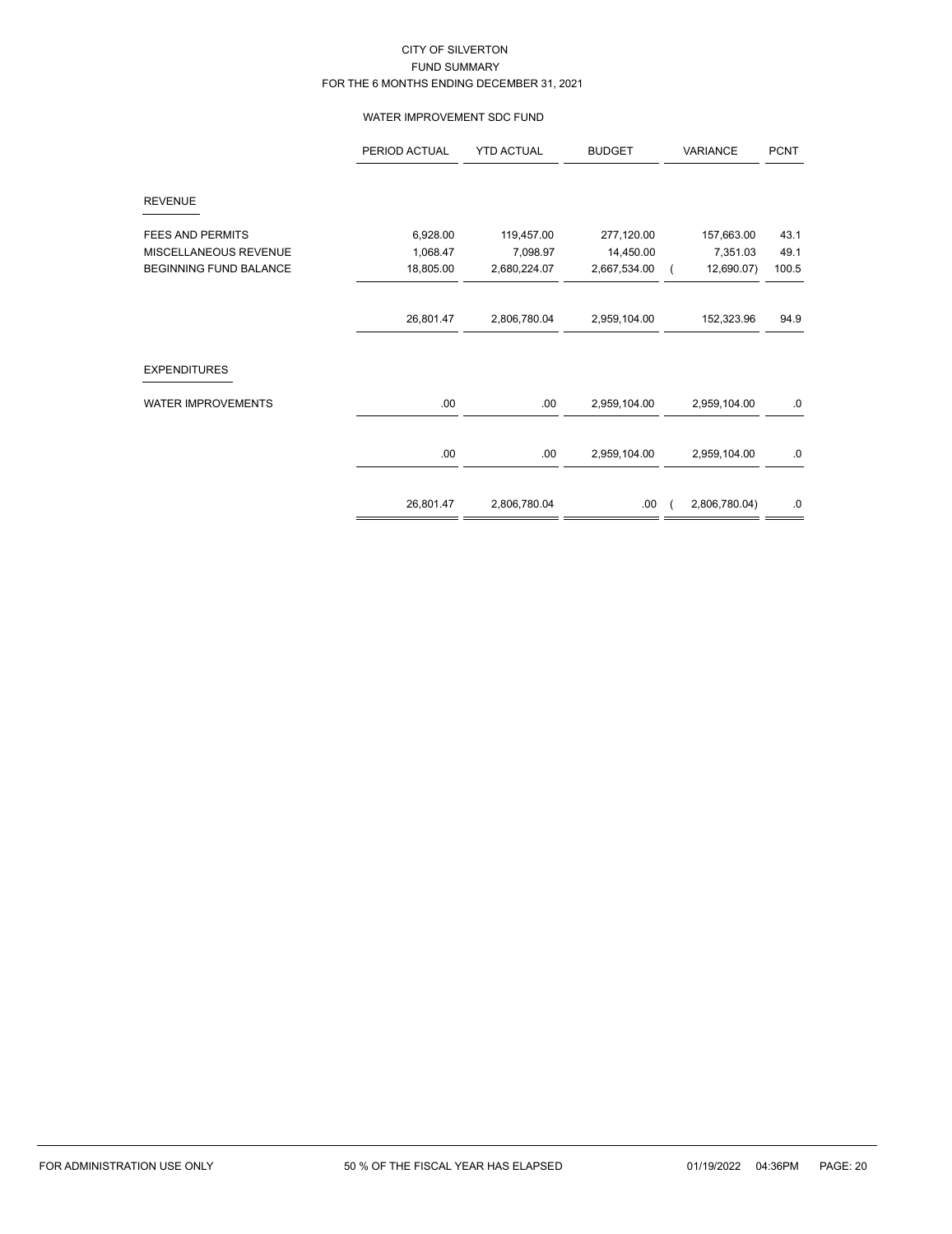### WATER REIMBURSEMENT SDC FUND

|                               | PERIOD ACTUAL | <b>YTD ACTUAL</b> | <b>BUDGET</b> | VARIANCE    | <b>PCNT</b> |
|-------------------------------|---------------|-------------------|---------------|-------------|-------------|
| <b>REVENUE</b>                |               |                   |               |             |             |
| <b>FEES AND PERMITS</b>       | 1,357.00      | 17,150.00         | 64,000.00     | 46,850.00   | 26.8        |
| MISCELLANEOUS REVENUE         | 197.55        | 1,309.98          | 2,150.00      | 840.02      | 60.9        |
| <b>BEGINNING FUND BALANCE</b> | 12,186.00     | 500,551.89        | 502,790.00    | 2,238.11    | 99.6        |
|                               |               |                   |               |             |             |
|                               | 13,740.55     | 519,011.87        | 568,940.00    | 49,928.13   | 91.2        |
| <b>EXPENDITURES</b>           |               |                   |               |             |             |
| <b>WATER IMPROVEMENTS</b>     | .00           | .00               | 568,940.00    | 568,940.00  | $.0\,$      |
|                               | .00           | .00               | 568,940.00    | 568,940.00  | $.0 \,$     |
|                               |               |                   |               |             |             |
|                               | 13,740.55     | 519,011.87        | .00           | 519,011.87) | .0          |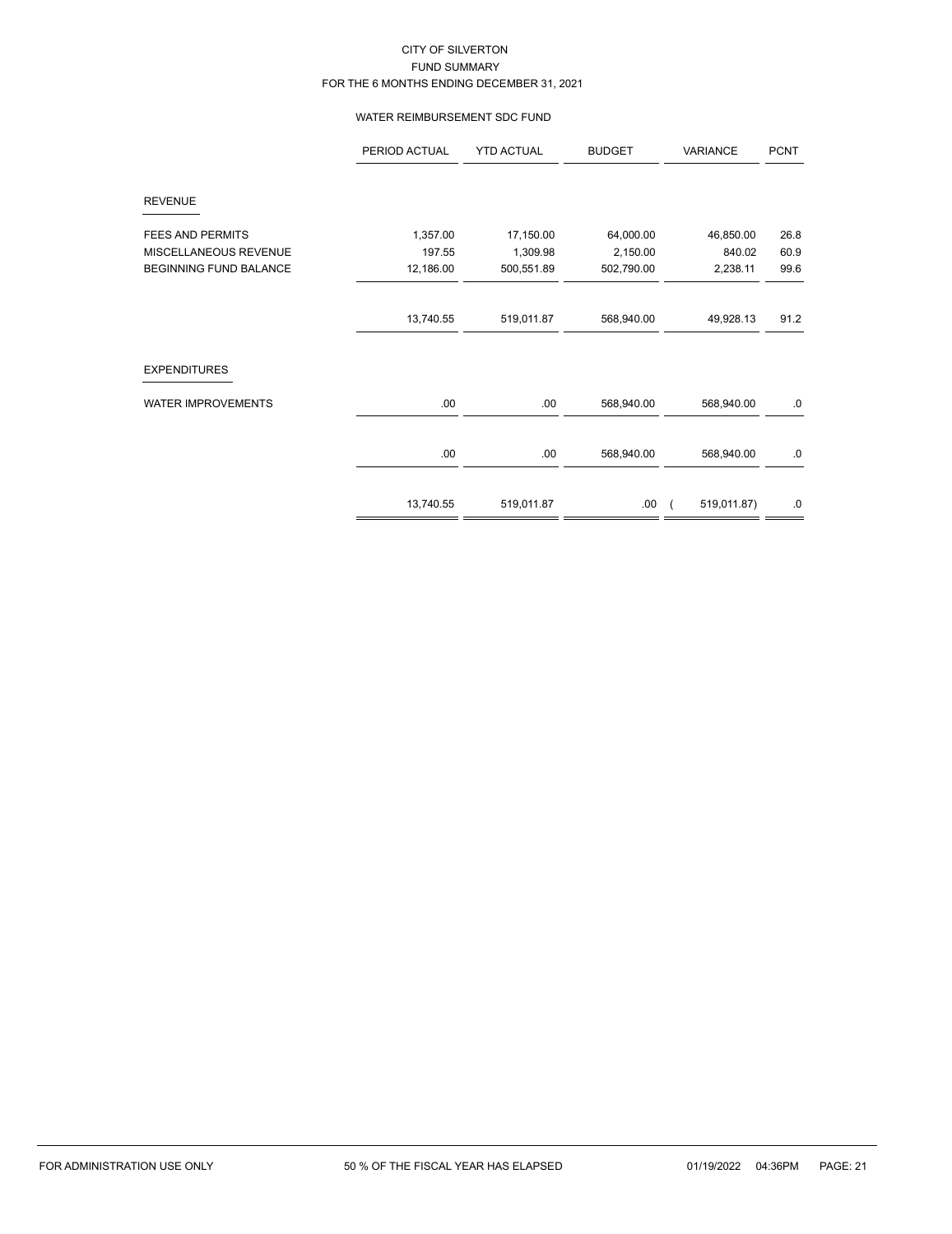### DEBT SERVICE FUND

|                        | PERIOD ACTUAL | <b>YTD ACTUAL</b> | <b>BUDGET</b> | VARIANCE    | <b>PCNT</b> |
|------------------------|---------------|-------------------|---------------|-------------|-------------|
| <b>REVENUE</b>         |               |                   |               |             |             |
| MISCELLANEOUS REVENUE  | 67.53         | 281.94            | 550.00        | 268.06      | 51.3        |
| <b>TRANSFERS IN</b>    | 38,467.00     | 230,832.00        | 230,832.00    | .00.        | 100.0       |
| BEGINNING FUND BALANCE | .00           | 24,731.49         | 24,597.00     | 134.49)     | 100.6       |
|                        |               |                   |               |             |             |
|                        | 38,534.53     | 255,845.43        | 255,979.00    | 133.57      | 100.0       |
| <b>EXPENDITURES</b>    |               |                   |               |             |             |
| <b>DEBT SERVICES</b>   | .00.          | 40,415.00         | 255,979.00    | 215,564.00  | 15.8        |
|                        | .00.          | 40,415.00         | 255,979.00    | 215,564.00  | 15.8        |
|                        | 38,534.53     | 215,430.43        | .00.          | 215,430.43) | 0.          |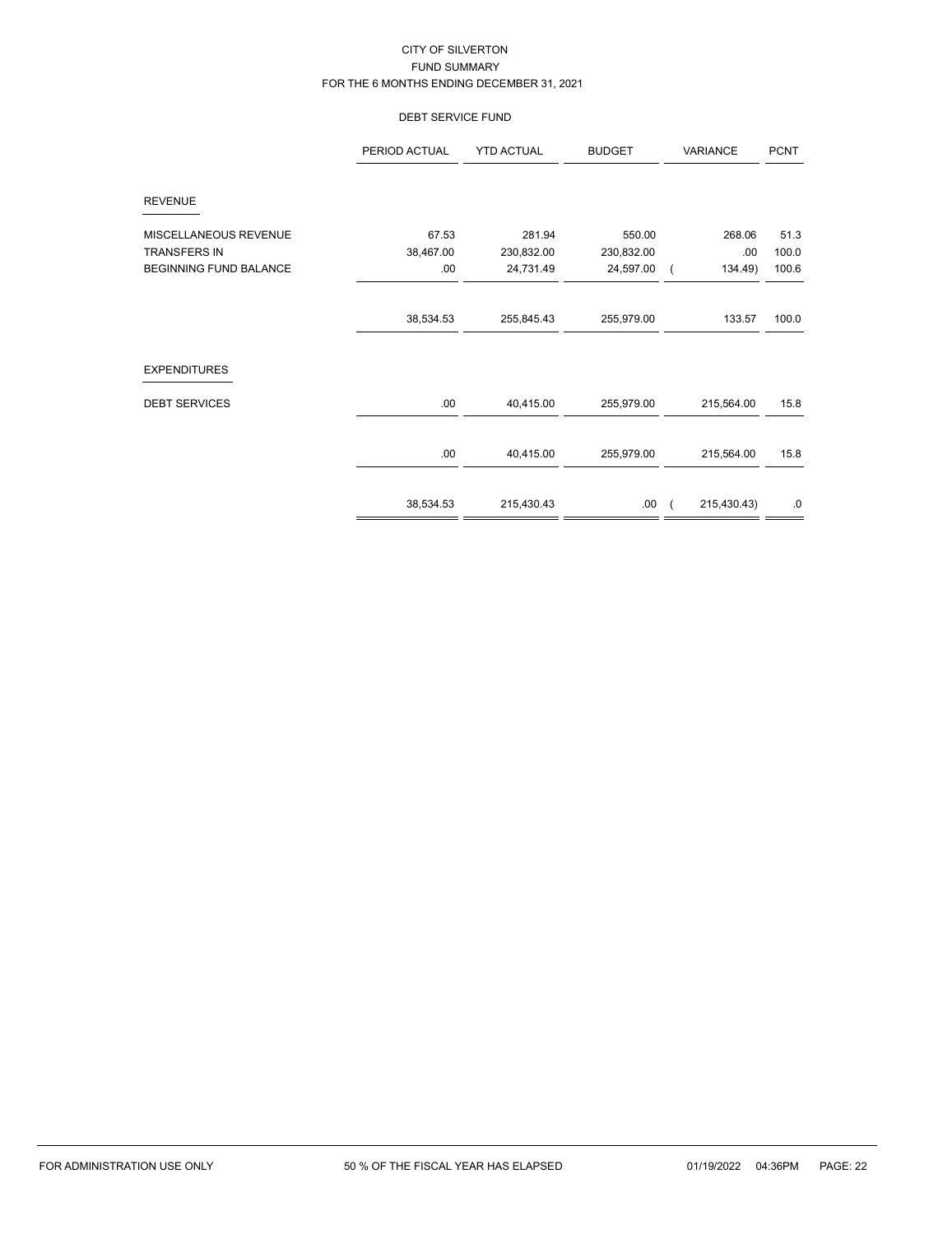### BUILDING CAPITAL IMP RESERVE

|                                  | PERIOD ACTUAL | <b>YTD ACTUAL</b> | <b>BUDGET</b> | VARIANCE    | <b>PCNT</b> |
|----------------------------------|---------------|-------------------|---------------|-------------|-------------|
| <b>REVENUE</b>                   |               |                   |               |             |             |
| MISCELLANEOUS REVENUE            | 183.35        | 1,144.80          | 9,155.00      | 8,010.20    | 12.5        |
| <b>TRANSFERS IN</b>              | .00           | 36,141.22         | 75,000.00     | 38,858.78   | 48.2        |
| <b>BEGINNING FUND BALANCE</b>    | .00           | 443,165.04        | 433,123.00    | 10,042.04)  | 102.3       |
|                                  | 183.35        | 480,451.06        | 517,278.00    | 36,826.94   | 92.9        |
| <b>EXPENDITURES</b>              |               |                   |               |             |             |
| <b>BUILDING CAPITAL PROJECTS</b> | .00           | .00               | 517,278.00    | 517,278.00  | $.0 \,$     |
|                                  | .00           | .00               | 517,278.00    | 517,278.00  | $.0 \,$     |
|                                  | 183.35        | 480,451.06        | .00.          | 480,451.06) | $.0\,$      |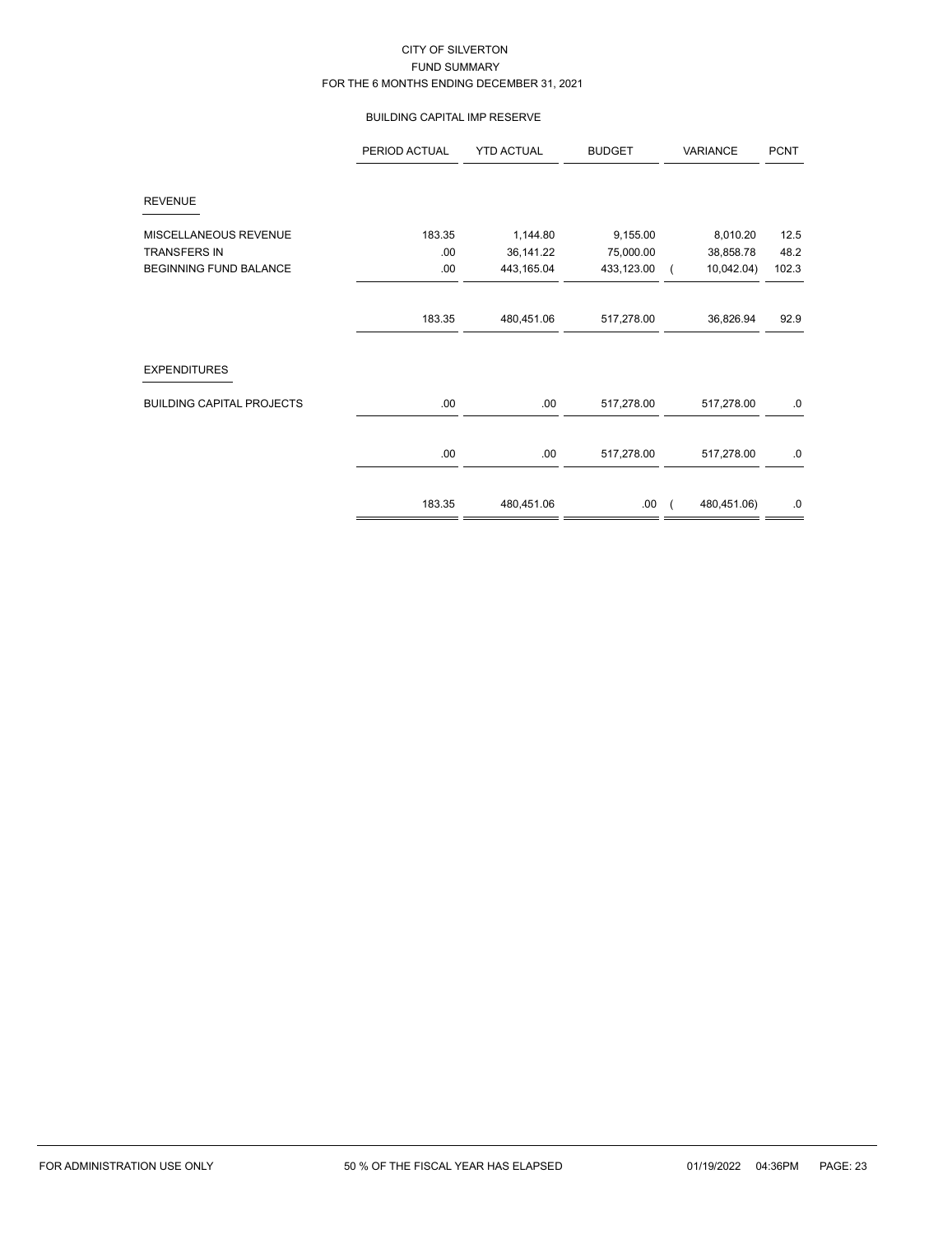### GENERAL OPERATING RESERVE

|                               | PERIOD ACTUAL | <b>YTD ACTUAL</b> | <b>BUDGET</b> | VARIANCE               | <b>PCNT</b> |
|-------------------------------|---------------|-------------------|---------------|------------------------|-------------|
| <b>REVENUE</b>                |               |                   |               |                        |             |
| MISCELLANEOUS REVENUE         | 398.52        | 4,352.56          | 13,296.00     | 8,943.44               | 32.7        |
| <b>BEGINNING FUND BALANCE</b> | 19,664.00     | 1,039,953.51      | 1,020,286.00  | 19,667.51)             | 101.9       |
|                               | 20,062.52     | 1,044,306.07      | 1,033,582.00  | 10,724.07)<br>$\left($ | 101.0       |
| <b>EXPENDITURES</b>           |               |                   |               |                        |             |
| <b>GENERAL RESERVES</b>       | .00.          | .00               | 1,033,582.00  | 1,033,582.00           | .0          |
|                               | .00.          | .00               | 1,033,582.00  | 1,033,582.00           | $.0\,$      |
|                               | 20,062.52     | 1,044,306.07      | .00.          | 1,044,306.07)          | .0          |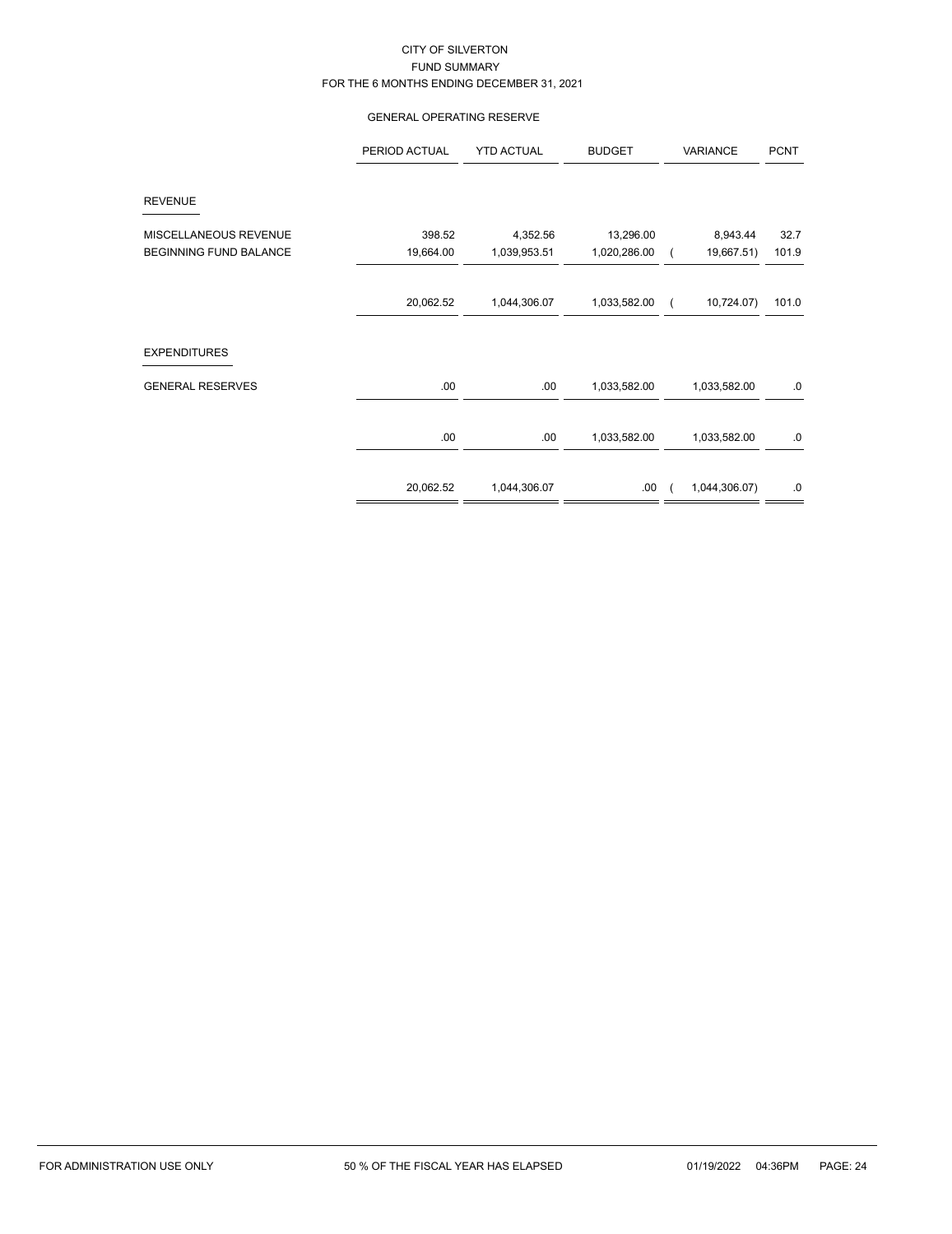### PARKS FEE FUND

|                               | PERIOD ACTUAL | <b>YTD ACTUAL</b> | <b>BUDGET</b> | VARIANCE    | <b>PCNT</b> |
|-------------------------------|---------------|-------------------|---------------|-------------|-------------|
| <b>REVENUE</b>                |               |                   |               |             |             |
| <b>FEES AND PERMITS</b>       | 7,482.06      | 44,792.53         | 89,445.00     | 44,652.47   | 50.1        |
| MISCELLANEOUS REVENUE         | 144.74        | 943.26            | 1,800.00      | 856.74      | 52.4        |
| <b>BEGINNING FUND BALANCE</b> | .00.          | 360,698.79        | 379,953.00    | 19,254.21   | 94.9        |
|                               | 7,626.80      | 406,434.58        | 471,198.00    | 64,763.42   | 86.3        |
| <b>EXPENDITURES</b>           |               |                   |               |             |             |
| PARKS & RECREATION            | 712.21        | 15,024.42         | 471,198.00    | 456,173.58  | 3.2         |
|                               | 712.21        | 15,024.42         | 471,198.00    | 456,173.58  | 3.2         |
|                               | 6,914.59      | 391,410.16        | .00           | 391,410.16) | .0          |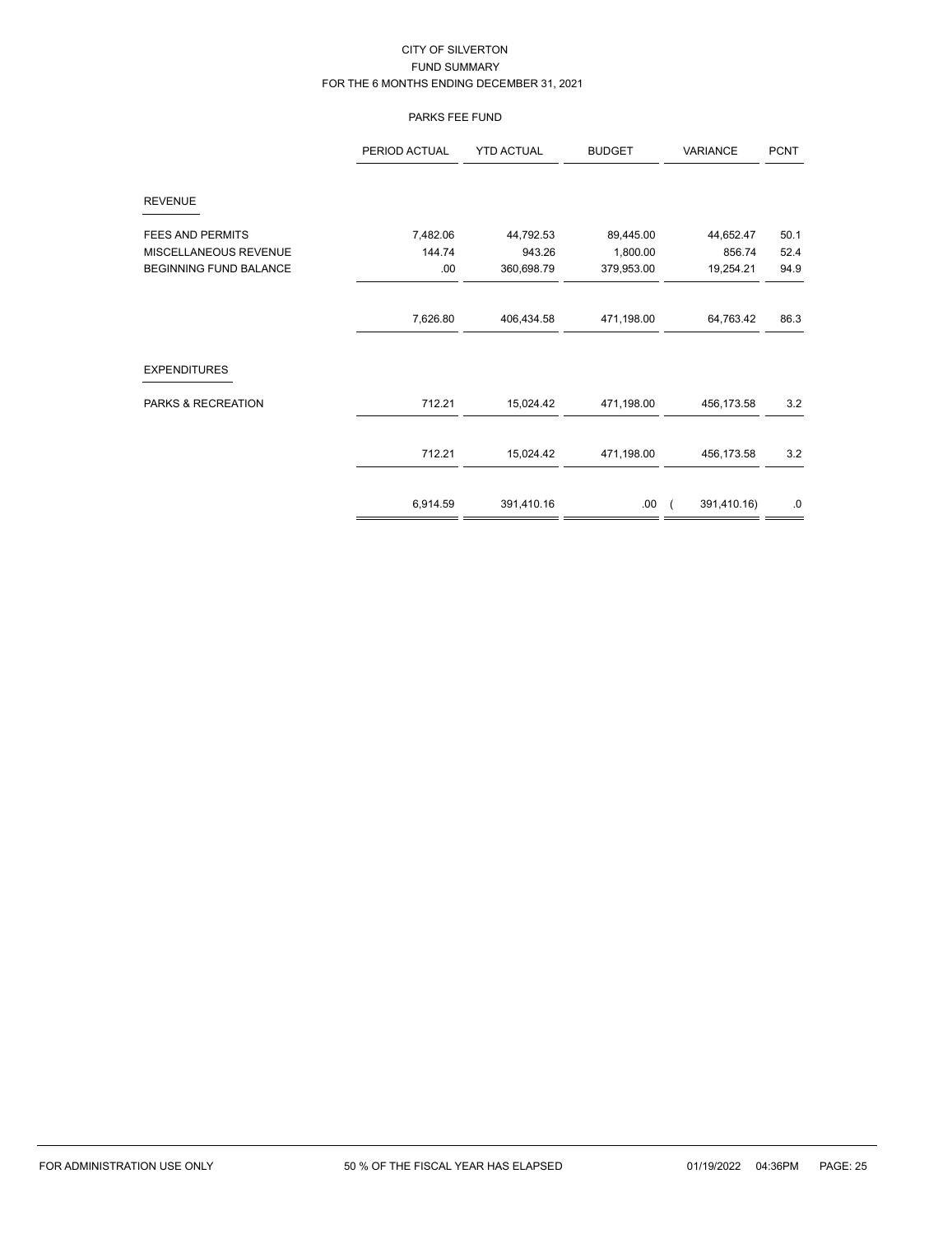### PARKS & REC IMPROVE SDC FUND

|                               | PERIOD ACTUAL | <b>YTD ACTUAL</b> | <b>BUDGET</b> | VARIANCE      | <b>PCNT</b> |
|-------------------------------|---------------|-------------------|---------------|---------------|-------------|
| <b>REVENUE</b>                |               |                   |               |               |             |
| <b>FEES AND PERMITS</b>       | .00           | 79,507.00         | 249,600.00    | 170,093.00    | 31.9        |
| MISCELLANEOUS REVENUE         | 989.90        | 6,892.83          | 16,500.00     | 9,607.17      | 41.8        |
| <b>BEGINNING FUND BALANCE</b> | 58,338.90     | 2,736,728.99      | 2,672,665.00  | 64,063.99)    | 102.4       |
|                               |               |                   |               |               |             |
|                               | 59,328.80     | 2,823,128.82      | 2,938,765.00  | 115,636.18    | 96.1        |
| <b>EXPENDITURES</b>           |               |                   |               |               |             |
| PARK IMPROVEMENTS             | 45,833.00     | 274,998.00        | 2,938,765.00  | 2,663,767.00  | 9.4         |
|                               | 45,833.00     | 274,998.00        | 2,938,765.00  | 2,663,767.00  | 9.4         |
|                               |               |                   |               |               |             |
|                               | 13,495.80     | 2,548,130.82      | .00.          | 2,548,130.82) | .0          |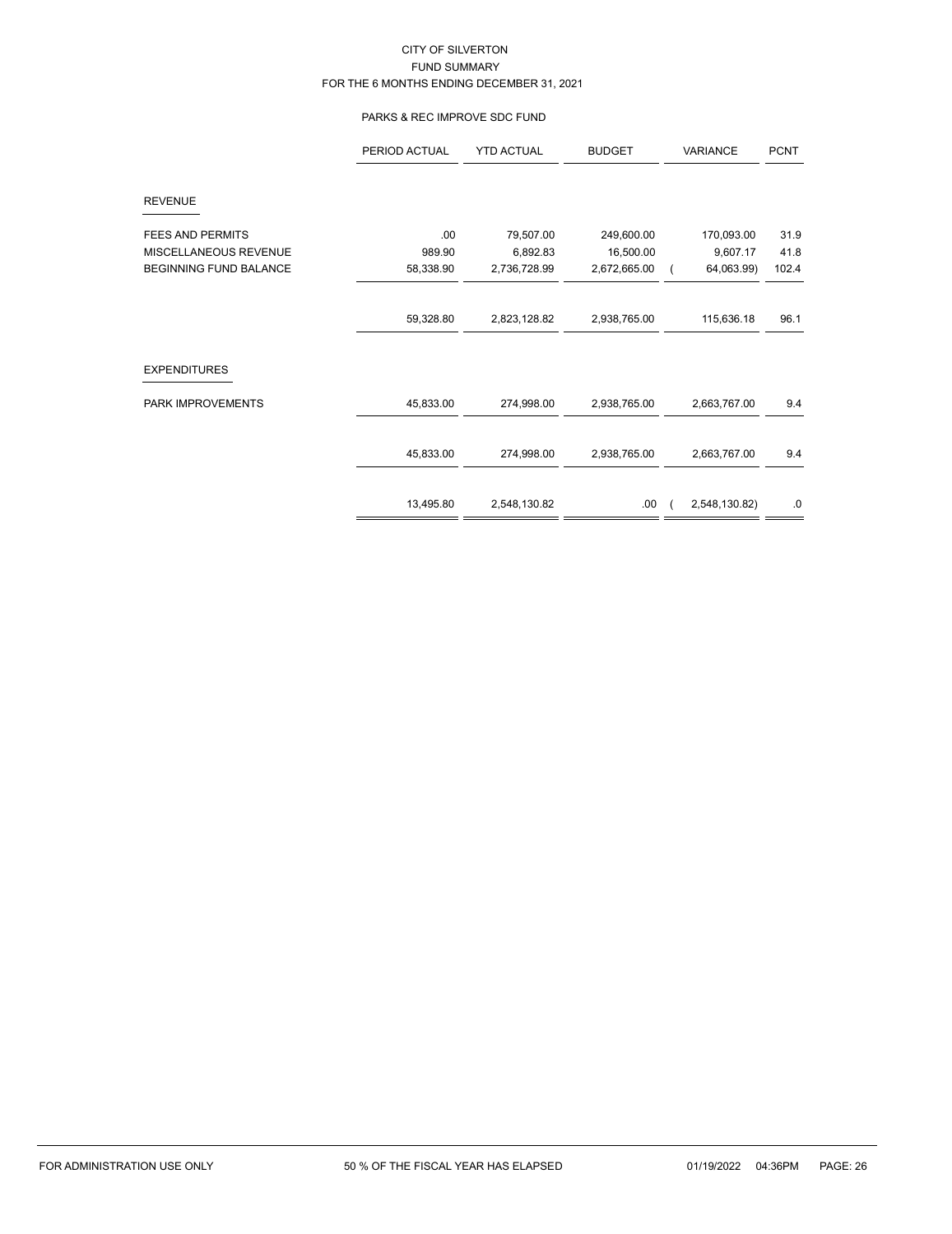### ASSESSMENT FUND

|                               | PERIOD ACTUAL | <b>YTD ACTUAL</b> | <b>BUDGET</b> | VARIANCE    | <b>PCNT</b> |
|-------------------------------|---------------|-------------------|---------------|-------------|-------------|
| <b>REVENUE</b>                |               |                   |               |             |             |
| <b>FEES AND PERMITS</b>       | 4,103.38      | 19,684.88         | 12,000.00     | 7,684.88)   | 164.0       |
| MISCELLANEOUS REVENUE         | 110.28        | 780.08            | 2,000.00      | 1,219.92    | 39.0        |
| <b>BEGINNING FUND BALANCE</b> | 3,594.98      | 196,766.05        | 194,013.00    | 2,753.05    | 101.4       |
|                               | 7,808.64      | 217,231.01        | 208,013.00    | 9,218.01)   | 104.4       |
| <b>EXPENDITURES</b>           |               |                   |               |             |             |
| <b>ASSESSMENTS</b>            | .00           | .00               | 208,013.00    | 208,013.00  | 0.          |
|                               |               |                   |               |             |             |
|                               | .00           | .00               | 208,013.00    | 208,013.00  | 0.          |
|                               | 7,808.64      | 217,231.01        | .00.          | 217,231.01) | .0          |
|                               |               |                   |               |             |             |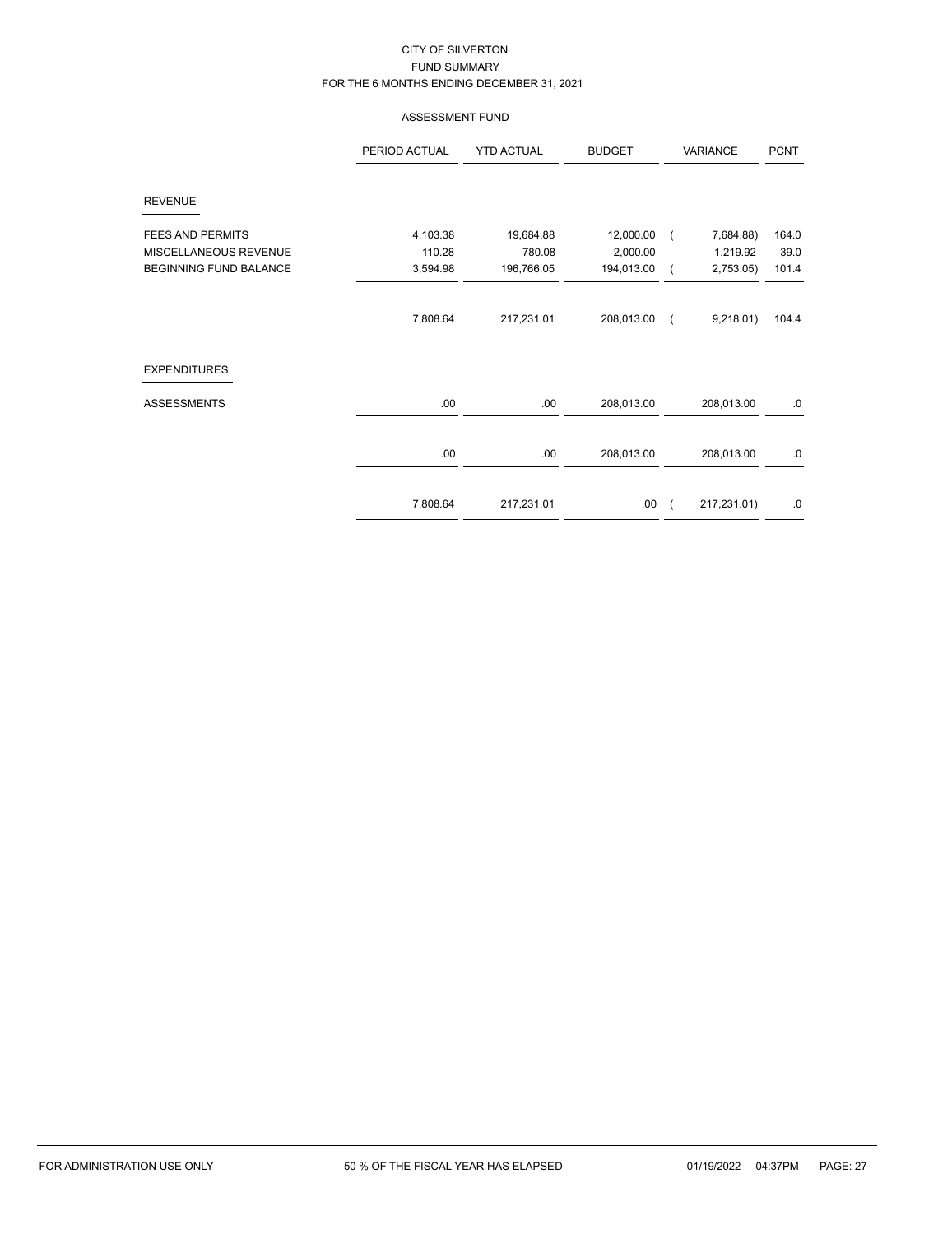### CDBG HOUSING REHAB FUND

|                               | PERIOD ACTUAL | <b>YTD ACTUAL</b> | <b>BUDGET</b> |          | VARIANCE     |        |
|-------------------------------|---------------|-------------------|---------------|----------|--------------|--------|
| <b>REVENUE</b>                |               |                   |               |          |              |        |
| MISCELLANEOUS REVENUE         | 26,887.49     | 57,800.47         | 2,500.00      |          | 55,300.47)   | 2312.0 |
| <b>BEGINNING FUND BALANCE</b> | .00           | 396,544.50        | 374,801.00    |          | 21,743.50)   | 105.8  |
|                               | 26,887.49     | 454,344.97        | 377,301.00    | $\left($ | 77,043.97)   | 120.4  |
| <b>EXPENDITURES</b>           |               |                   |               |          |              |        |
| CDBG HOUSING REHAB PROGRAM    | 316.00        | 2,145.50          | 227,301.00    |          | 225, 155.50  | .9     |
| COMMERCIAL FACADE IMPROVEMEN  | .00           | .00               | 150,000.00    |          | 150,000.00   | 0.     |
|                               | 316.00        | 2,145.50          | 377,301.00    |          | 375, 155.50  | .6     |
|                               | 26,571.49     | 452, 199.47       | .00           |          | 452, 199.47) | $.0\,$ |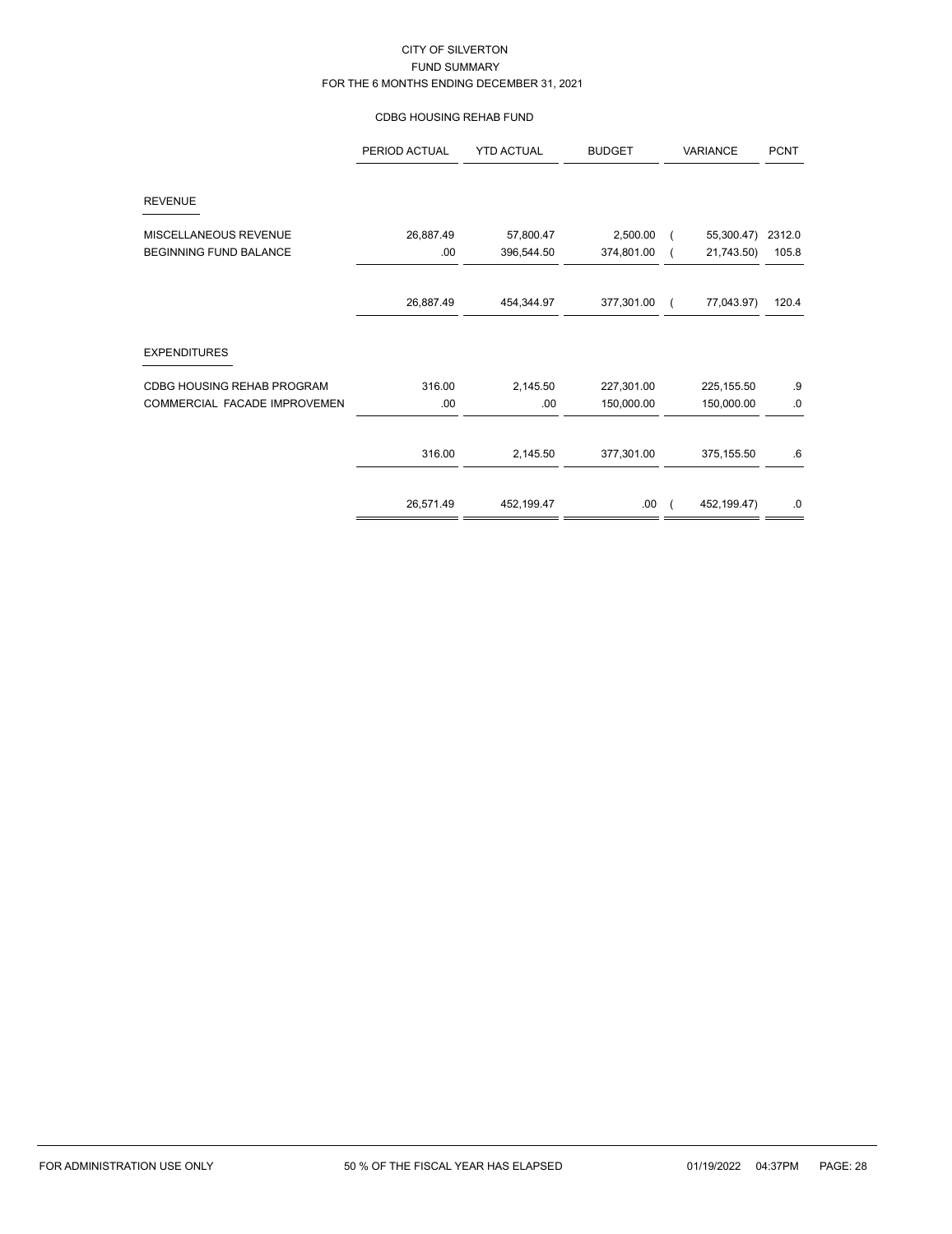### WWTP DIGESTER PROJECT FUND

|                               | PERIOD ACTUAL | <b>YTD ACTUAL</b> | <b>BUDGET</b> | VARIANCE    | <b>PCNT</b>      |
|-------------------------------|---------------|-------------------|---------------|-------------|------------------|
| <b>REVENUE</b>                |               |                   |               |             |                  |
| MISCELLANEOUS REVENUE         | 100.24        | 687.57            | 500.00        |             | 187.57)<br>137.5 |
| <b>BEGINNING FUND BALANCE</b> | .00           | 266,499.69        | 266,337.00    |             | 100.1<br>162.69) |
|                               |               |                   |               |             |                  |
|                               | 100.24        | 267, 187. 26      | 266,837.00    |             | 350.26)<br>100.1 |
|                               |               |                   |               |             |                  |
| <b>EXPENDITURES</b>           |               |                   |               |             |                  |
| SEWER IMPROVEMENTS            | .00           | 4,506.25          | 266,837.00    | 262,330.75  | 1.7              |
|                               | .00           | 4,506.25          | 266,837.00    | 262,330.75  | 1.7              |
|                               |               |                   |               |             |                  |
|                               | 100.24        | 262,681.01        | .00           | 262,681.01) | .0               |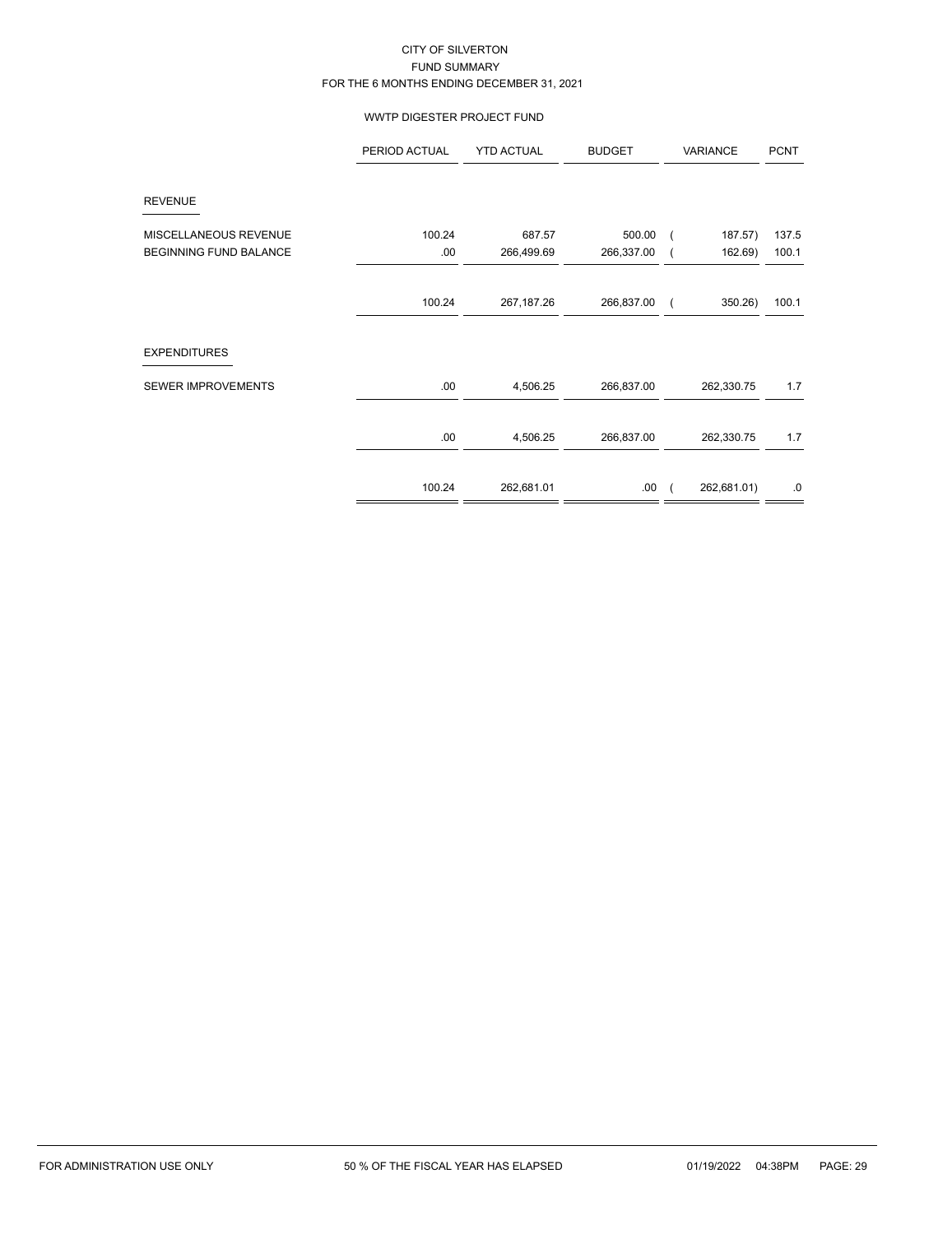### STEELHAMMER PROJECT FUND

|                               | PERIOD ACTUAL | <b>YTD ACTUAL</b> | <b>BUDGET</b> | VARIANCE   | <b>PCNT</b> |
|-------------------------------|---------------|-------------------|---------------|------------|-------------|
| <b>REVENUE</b>                |               |                   |               |            |             |
| <b>FEES AND PERMITS</b>       | .00           | .00               | 3,321.00      | 3,321.00   | .0          |
| MISCELLANEOUS REVENUE         | 8.16          | 55.16             | 75.00         | 19.84      | 73.6        |
| <b>BEGINNING FUND BALANCE</b> | .00           | 21,331.34         | 23,524.00     | 2,192.66   | 90.7        |
|                               |               |                   |               |            |             |
|                               | 8.16          | 21,386.50         | 26,920.00     | 5,533.50   | 79.4        |
| <b>EXPENDITURES</b>           |               |                   |               |            |             |
| <b>STREET IMPROVEMENTS</b>    | .00           | .00               | 26,920.00     | 26,920.00  | 0.          |
|                               |               |                   |               |            |             |
|                               | .00           | .00               | 26,920.00     | 26,920.00  | .0          |
|                               |               |                   |               |            |             |
|                               | 8.16          | 21,386.50         | .00.          | 21,386.50) | .0          |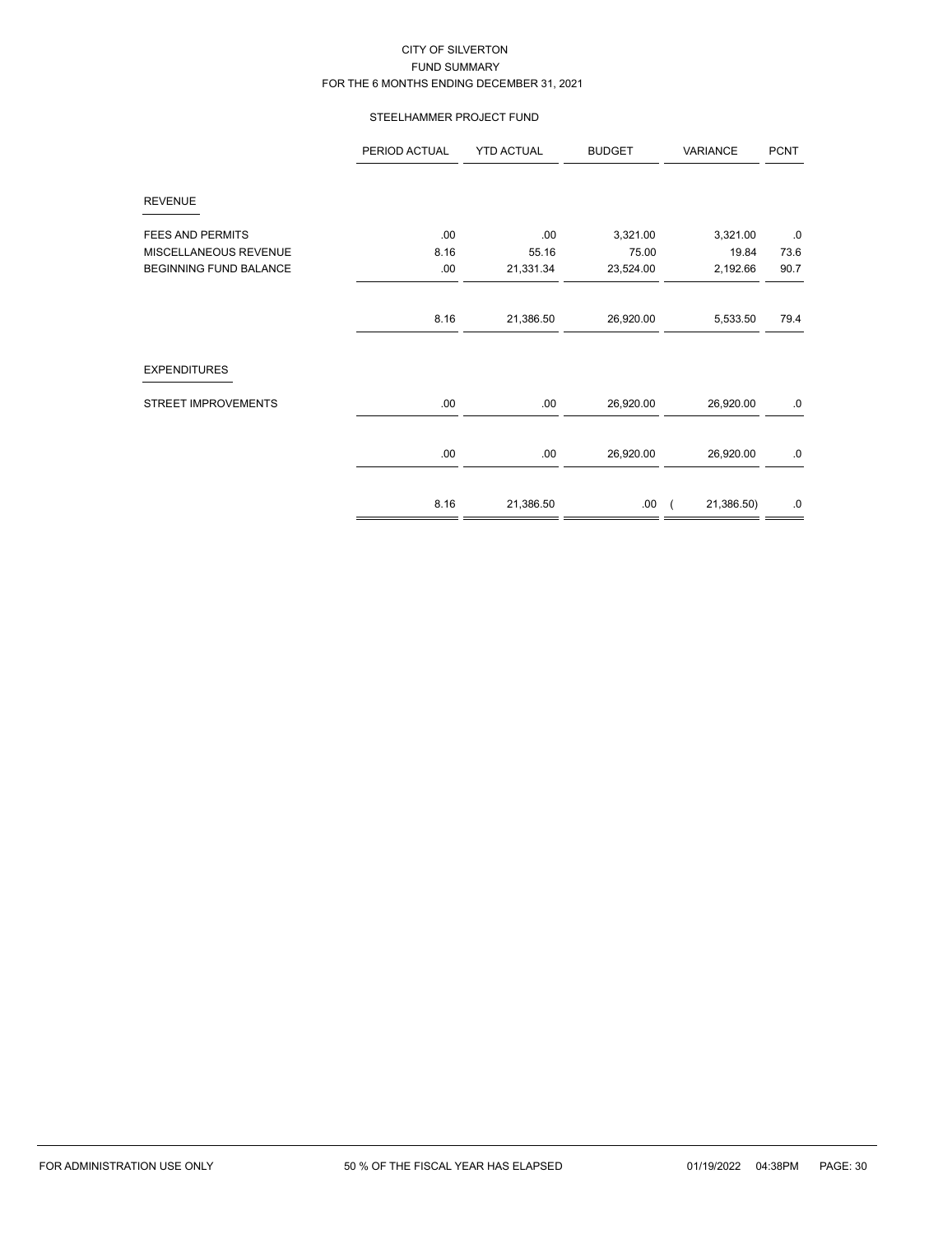# CIVIC BUILDING PROJECT

|                                | PERIOD ACTUAL | <b>YTD ACTUAL</b> | <b>BUDGET</b> | <b>VARIANCE</b> | <b>PCNT</b> |
|--------------------------------|---------------|-------------------|---------------|-----------------|-------------|
| <b>REVENUE</b>                 |               |                   |               |                 |             |
| <b>INTERGOVERNMENTAL</b>       | .00           | .00               | 250,000.00    | 250,000.00      | .0          |
| MISCELLANEOUS REVENUE          | 1,365.57      | 9,299.94          | 6,745.00      | 2,554.94)       | 137.9       |
| <b>TRANSFERS IN</b>            | 87,500.00     | 525,000.00        | 1,050,000.00  | 525,000.00      | 50.0        |
| <b>BEGINNING FUND BALANCE</b>  | .00           | 3,490,961.60      | 3,846,155.00  | 355, 193.40     | 90.8        |
|                                | 88,865.57     | 4,025,261.54      | 5,152,900.00  | 1,127,638.46    | 78.1        |
| <b>EXPENDITURES</b>            |               |                   |               |                 |             |
| CIVIC BUILDING CAPITAL PROJECT | 22,718.15     | 382,092.95        | 5,152,900.00  | 4,770,807.05    | 7.4         |
|                                | 22,718.15     | 382,092.95        | 5,152,900.00  | 4,770,807.05    | 7.4         |
|                                | 66,147.42     | 3,643,168.59      | .00           | 3,643,168.59)   | $.0\,$      |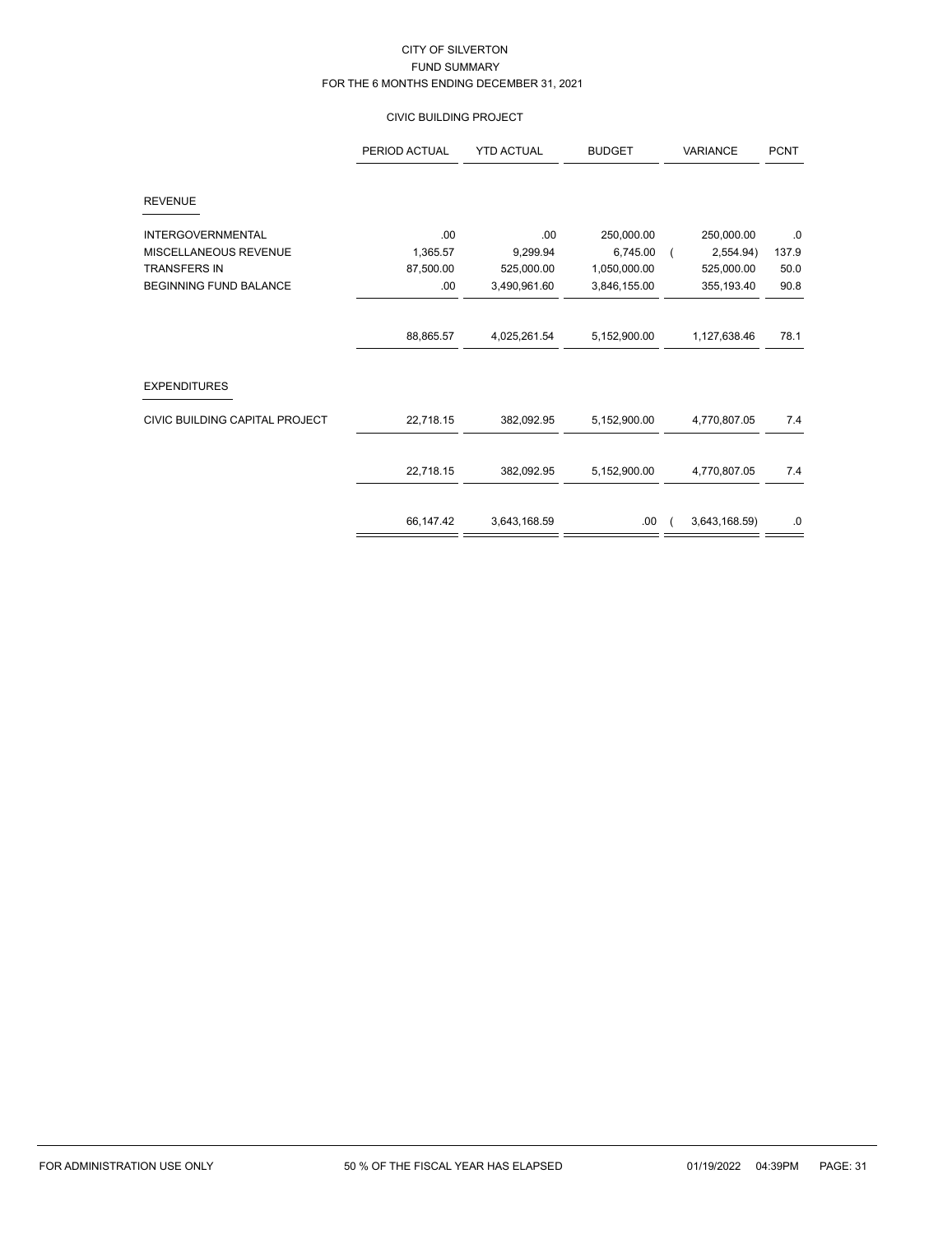### MCCLAINE ST IMPROVEMENT PROJ

|                               | PERIOD ACTUAL | <b>YTD ACTUAL</b> | <b>BUDGET</b> |            | <b>VARIANCE</b> | <b>PCNT</b> |
|-------------------------------|---------------|-------------------|---------------|------------|-----------------|-------------|
| <b>REVENUE</b>                |               |                   |               |            |                 |             |
| MISCELLANEOUS REVENUE         | 241.04        | 1,871.37          | .00.          | $\sqrt{2}$ | 1,871.37)       | .0          |
| <b>BEGINNING FUND BALANCE</b> | .00           | 484,319.11        | 389,881.00    |            | 94,438.11)      | 124.2       |
|                               | 241.04        | 486,190.48        | 389,881.00    |            | 96,309.48)      | 124.7       |
| <b>EXPENDITURES</b>           |               |                   |               |            |                 |             |
| MCCLAINE ST IMPROVEMENT PROJ  | .00.          | .00               | 389,881.00    |            | 389,881.00      | 0.          |
|                               | .00.          | .00               | 389,881.00    |            | 389,881.00      | .0          |
|                               | 241.04        | 486,190.48        | .00.          |            | 486,190.48)     | .0          |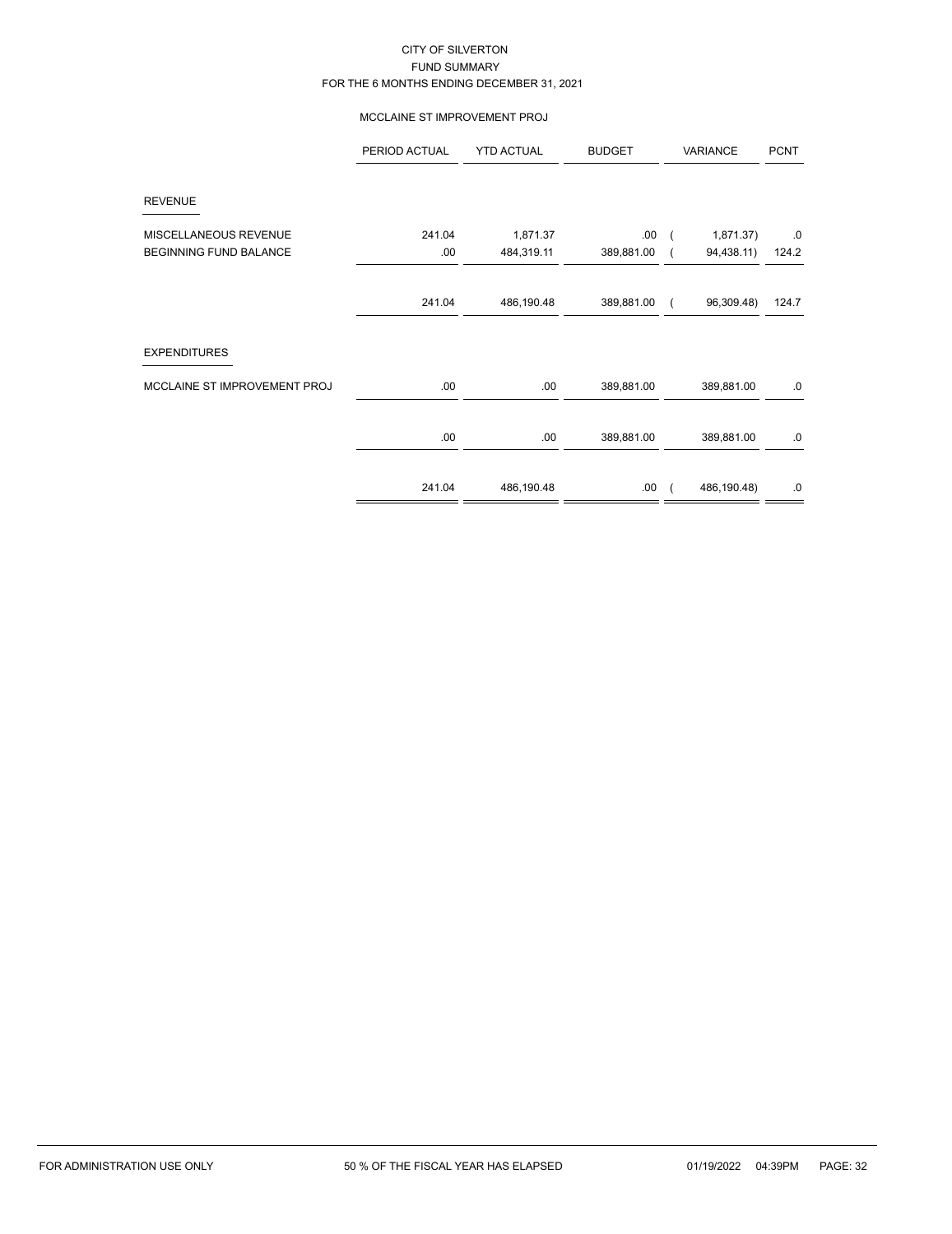### WESTERN ST IMPROVEMENT PROJ

|                            | PERIOD ACTUAL | <b>YTD ACTUAL</b> | <b>BUDGET</b> | VARIANCE   | <b>PCNT</b> |
|----------------------------|---------------|-------------------|---------------|------------|-------------|
| <b>REVENUE</b>             |               |                   |               |            |             |
| MISCELLANEOUS REVENUE      | .00.          | .00.              | 25.00         | 25.00      | 0.          |
| <b>TRANSFERS IN</b>        | .00.          | .00.              | 355,867.00    | 355,867.00 | $\cdot$ 0.  |
|                            | .00.          | .00               | 355,892.00    | 355,892.00 | 0.          |
| <b>EXPENDITURES</b>        |               |                   |               |            |             |
| <b>STREET IMPROVEMENTS</b> | .00.          | .00               | 355,892.00    | 355,892.00 | 0.          |
|                            | .00.          | .00               | 355,892.00    | 355,892.00 | .0          |
|                            | .00.          | .00               | .00.          | .00        | 0.          |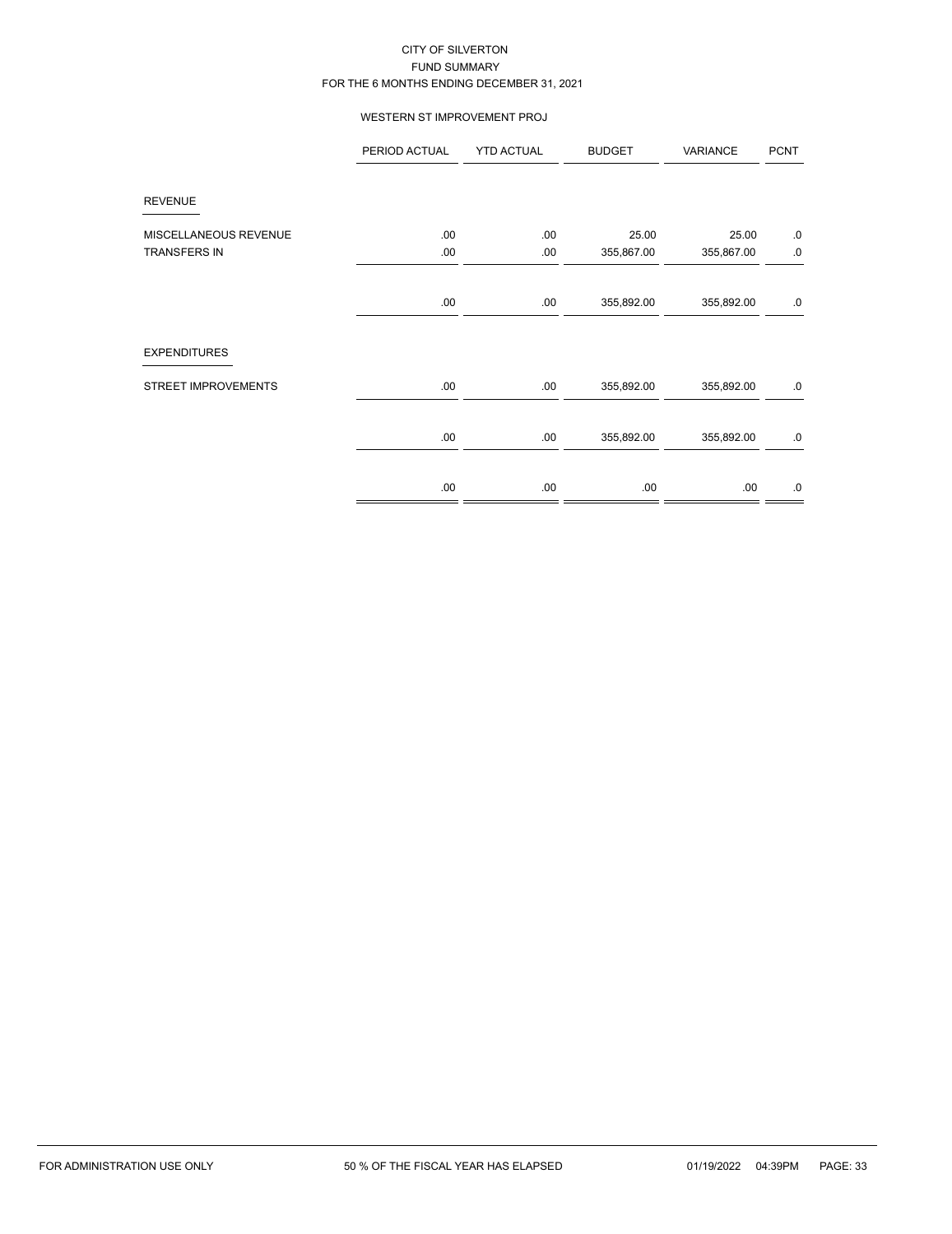# STREET CAPITAL PROJECT FUND

|                               | PERIOD ACTUAL | <b>YTD ACTUAL</b> | <b>BUDGET</b> | VARIANCE      | <b>PCNT</b> |
|-------------------------------|---------------|-------------------|---------------|---------------|-------------|
| <b>REVENUE</b>                |               |                   |               |               |             |
| <b>INTERGOVERNMENTAL</b>      | .00           | .00               | 250,000.00    | 250,000.00    | .0          |
| MISCELLANEOUS REVENUE         | 424.80        | 2,947.75          | 7,500.00      | 4,552.25      | 39.3        |
| <b>BEGINNING FUND BALANCE</b> | .00           | 1,189,108.86      | 1,189,058.00  | 50.86)        | 100.0       |
|                               |               |                   |               |               |             |
|                               | 424.80        | 1,192,056.61      | 1,446,558.00  | 254,501.39    | 82.4        |
| <b>EXPENDITURES</b>           |               |                   |               |               |             |
| <b>STREET IMPROVEMENTS</b>    | .00           | 78,898.97         | 1,446,558.00  | 1,367,659.03  | 5.5         |
|                               | .00           | 78,898.97         | 1,446,558.00  | 1,367,659.03  | 5.5         |
|                               |               |                   |               |               |             |
|                               | 424.80        | 1,113,157.64      | .00           | 1,113,157.64) | .0          |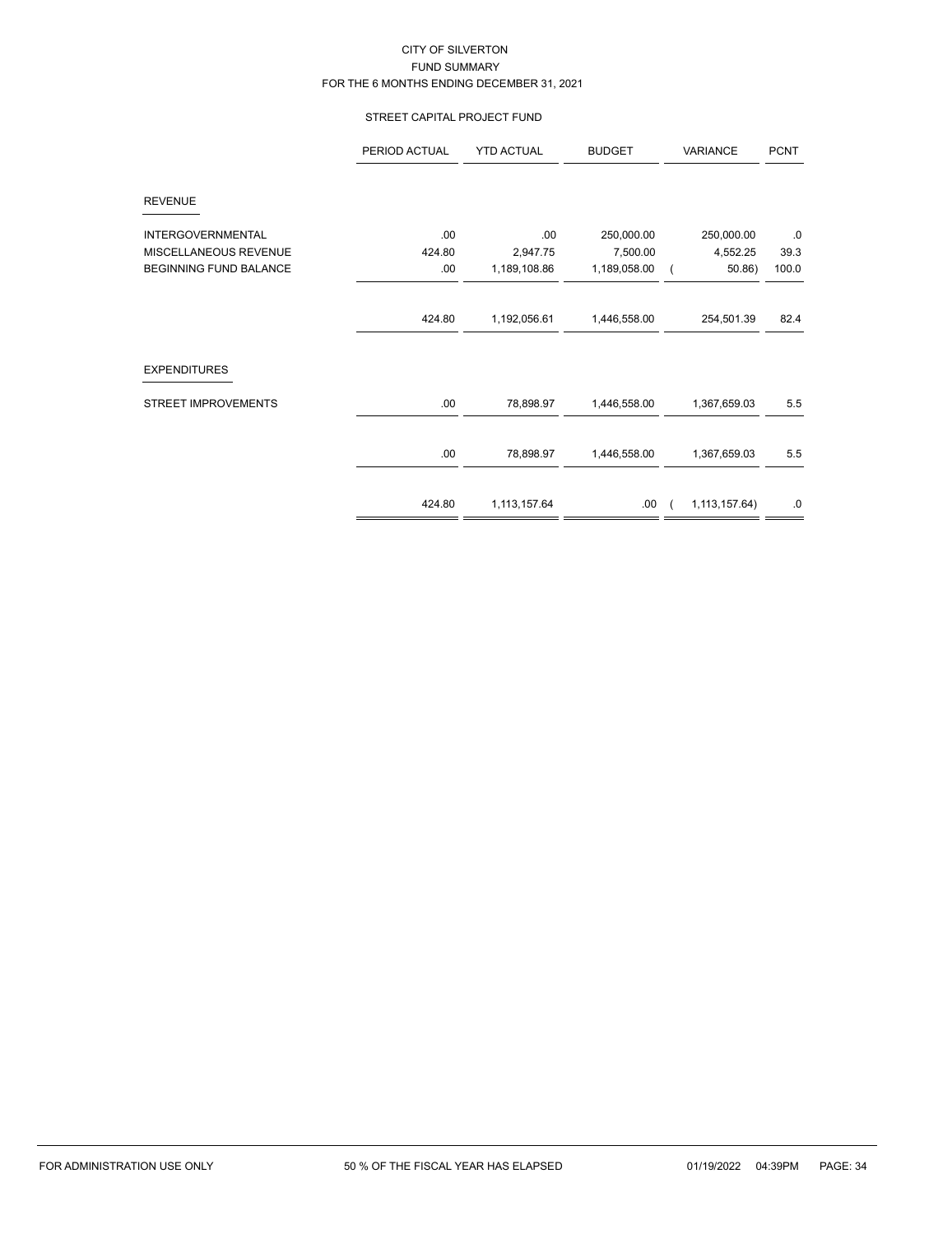### SEWER CAPITAL PROJECT FUND

|                               | PERIOD ACTUAL | <b>YTD ACTUAL</b> | <b>BUDGET</b> | VARIANCE      | <b>PCNT</b> |
|-------------------------------|---------------|-------------------|---------------|---------------|-------------|
| <b>REVENUE</b>                |               |                   |               |               |             |
| MISCELLANEOUS REVENUE         | 1,151.24      | 7,944.18          | 12,200.00     | 4,255.82      | 65.1        |
| <b>TRANSFERS IN</b>           | .00           | .00               | 787,001.00    | 787,001.00    | .0          |
| <b>BEGINNING FUND BALANCE</b> | 22,000.00)    | 3,089,434.21      | 3,107,040.00  | 17,605.79     | 99.4        |
|                               | 20,848.76)    | 3,097,378.39      | 3,906,241.00  | 808,862.61    | 79.3        |
| <b>EXPENDITURES</b>           |               |                   |               |               |             |
| SEWER IMPROVEMENTS            | 115,790.75    | 258,077.75        | 3,906,241.00  | 3,648,163.25  | 6.6         |
|                               | 115,790.75    | 258,077.75        | 3,906,241.00  | 3,648,163.25  | 6.6         |
|                               | 136,639.51)   | 2,839,300.64      | .00.          | 2,839,300.64) | .0          |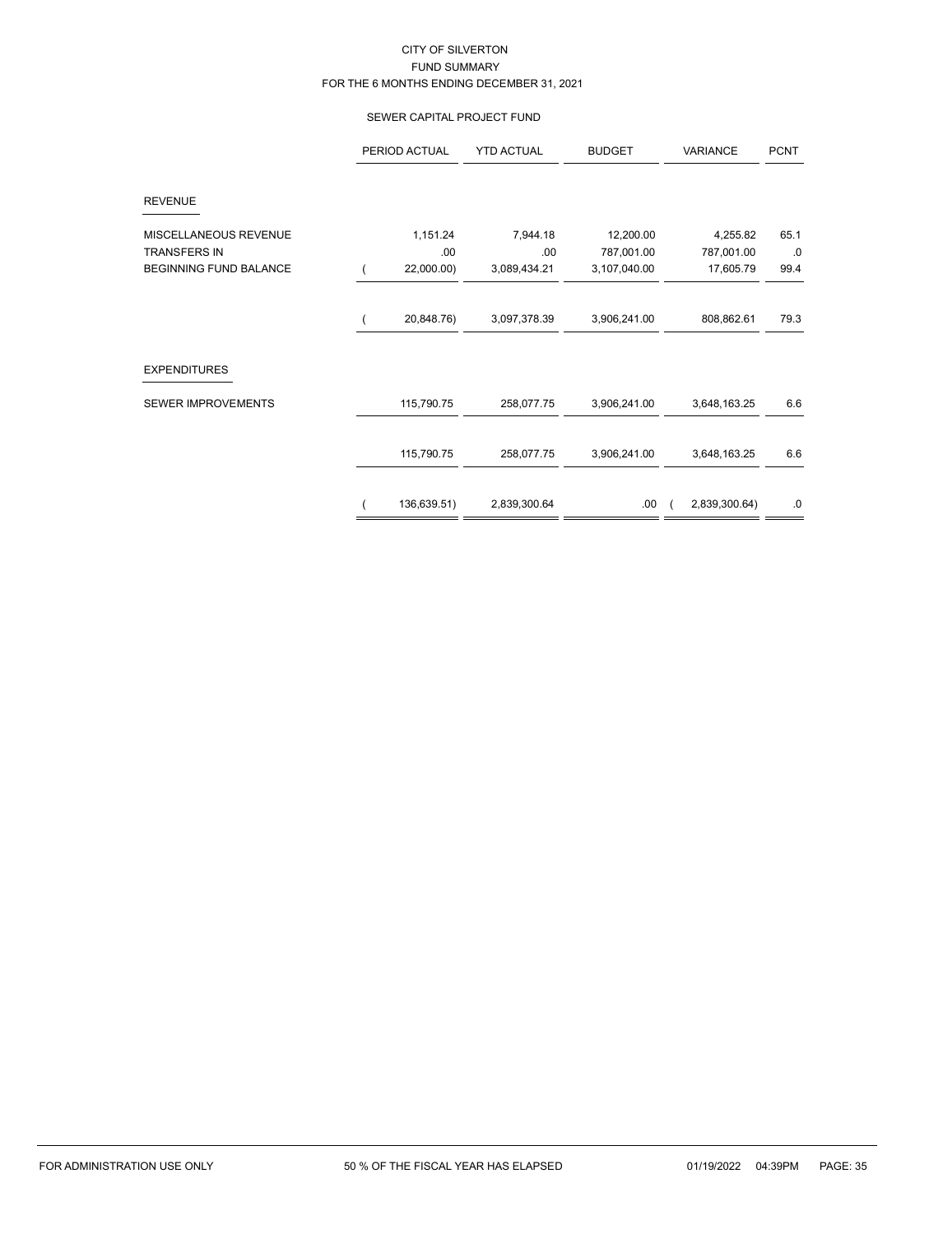### WATER CAPITAL PROJECT FUND

|                               | PERIOD ACTUAL | <b>YTD ACTUAL</b> | <b>BUDGET</b> | <b>VARIANCE</b> | <b>PCNT</b> |
|-------------------------------|---------------|-------------------|---------------|-----------------|-------------|
| <b>REVENUE</b>                |               |                   |               |                 |             |
| <b>INTERGOVERNMENTAL</b>      | .00.          | .00               | 1,150,000.00  | 1,150,000.00    | $\cdot$ 0   |
| MISCELLANEOUS REVENUE         | 159.98        | 1,924.71          | 4,500.00      | 2,575.29        | 42.8        |
| <b>TRANSFERS IN</b>           | .00           | .00               | 2,843,562.00  | 2,843,562.00    | .0          |
| <b>BEGINNING FUND BALANCE</b> | .00.          | 777,585.70        | 1,109,867.00  | 332,281.30      | 70.1        |
|                               | 159.98        | 779,510.41        | 5,107,929.00  | 4,328,418.59    | 15.3        |
| <b>EXPENDITURES</b>           |               |                   |               |                 |             |
| <b>WATER IMPROVEMENTS</b>     | 19,615.64     | 384,097.12        | 5,107,929.00  | 4,723,831.88    | 7.5         |
|                               | 19,615.64     | 384,097.12        | 5,107,929.00  | 4,723,831.88    | 7.5         |
|                               | 19,455.66)    | 395,413.29        | .00.          | 395,413.29)     | $.0\,$      |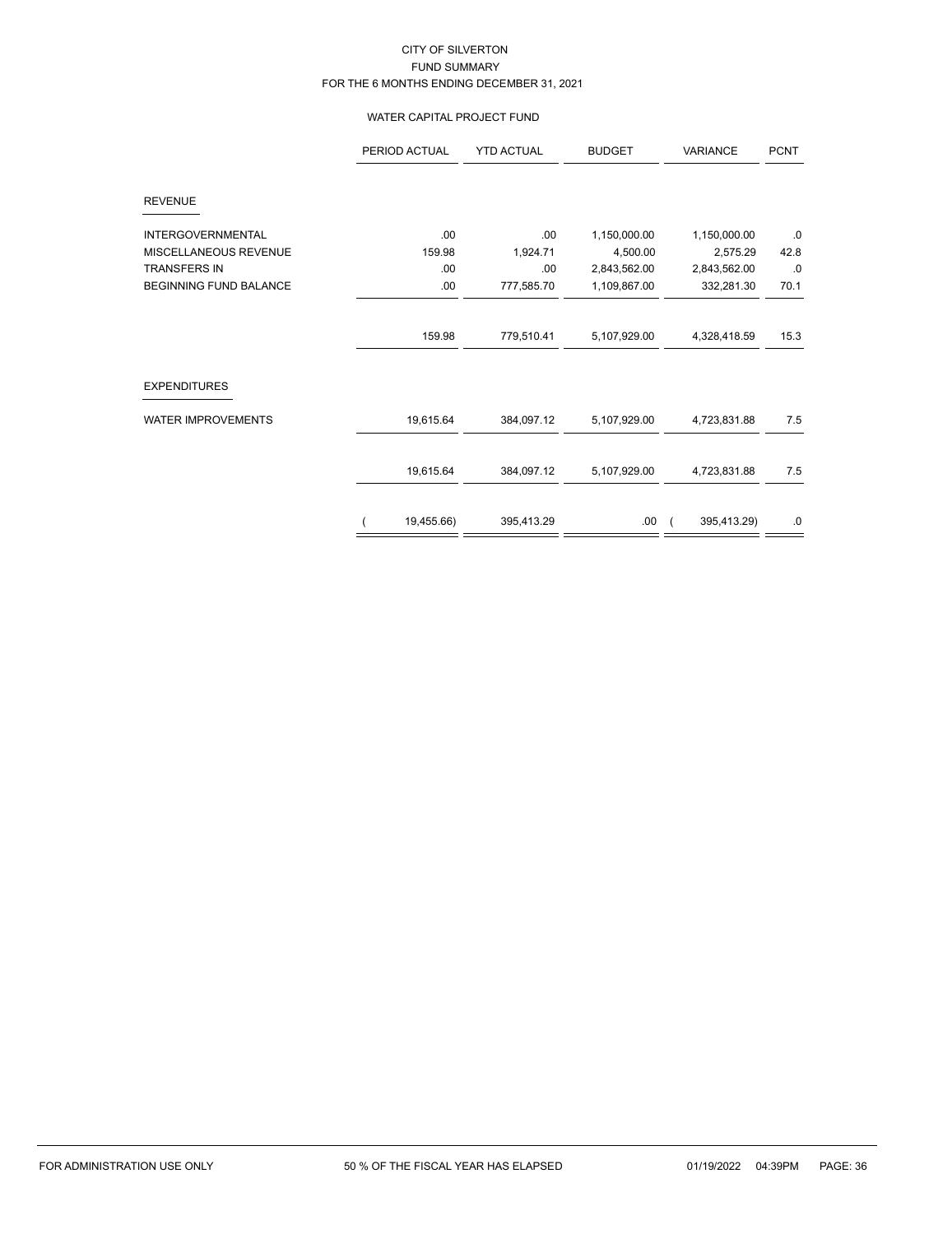# FLEET REPLACEMENT FUND

|                               | PERIOD ACTUAL | <b>YTD ACTUAL</b> | <b>BUDGET</b> | VARIANCE      | <b>PCNT</b> |
|-------------------------------|---------------|-------------------|---------------|---------------|-------------|
| <b>REVENUE</b>                |               |                   |               |               |             |
| MISCELLANEOUS REVENUE         | 764.11        | 5,050.69          | 9,600.00      | 4,549.31      | 52.6        |
| <b>TRANSFERS IN</b>           | .00           | 254,918.00        | 254,918.00    | .00.          | 100.0       |
| <b>BEGINNING FUND BALANCE</b> | .00           | 1,742,339.02      | 1,732,564.00  | 9,775.02)     | 100.6       |
|                               | 764.11        | 2,002,307.71      | 1,997,082.00  | 5,225.71)     | 100.3       |
| <b>EXPENDITURES</b>           |               |                   |               |               |             |
| FLEET REPLACEMENT             | .00           | .00.              | 1,997,082.00  | 1,997,082.00  | .0          |
|                               | .00           | .00               | 1,997,082.00  | 1,997,082.00  | .0          |
|                               | 764.11        | 2,002,307.71      | .00.          | 2,002,307.71) | $.0\,$      |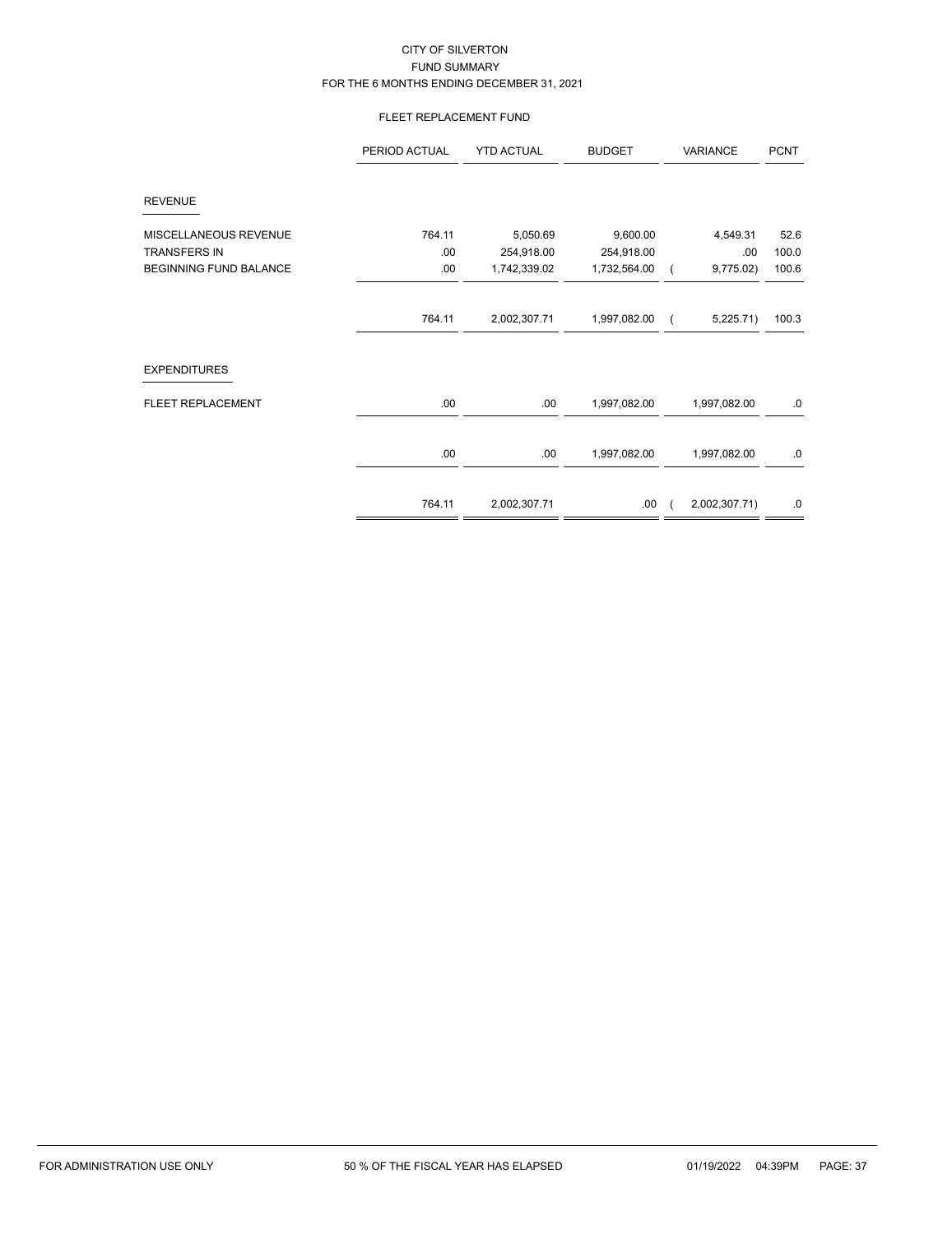### MAJOR EQUIP REPLACEMENT FUND

|                               | PERIOD ACTUAL | <b>YTD ACTUAL</b> | <b>BUDGET</b> | VARIANCE      | <b>PCNT</b> |
|-------------------------------|---------------|-------------------|---------------|---------------|-------------|
| <b>REVENUE</b>                |               |                   |               |               |             |
| MISCELLANEOUS REVENUE         | 496.46        | 3,314.19          | 7,200.00      | 3,885.81      | 46.0        |
| <b>TRANSFERS IN</b>           | .00           | 93,148.00         | 93,148.00     | .00           | 100.0       |
| <b>BEGINNING FUND BALANCE</b> | .00           | 1,204,472.83      | 1,203,485.00  | 987.83)       | 100.1       |
|                               | 496.46        | 1,300,935.02      | 1,303,833.00  | 2,897.98      | 99.8        |
| <b>EXPENDITURES</b>           |               |                   |               |               |             |
| <b>MAJOR EQUIPMENT</b>        | .00           | .00               | 1,303,833.00  | 1,303,833.00  | .0          |
|                               | .00           | .00               | 1,303,833.00  | 1,303,833.00  | .0          |
|                               | 496.46        | 1,300,935.02      | .00.          | 1,300,935.02) | .0          |